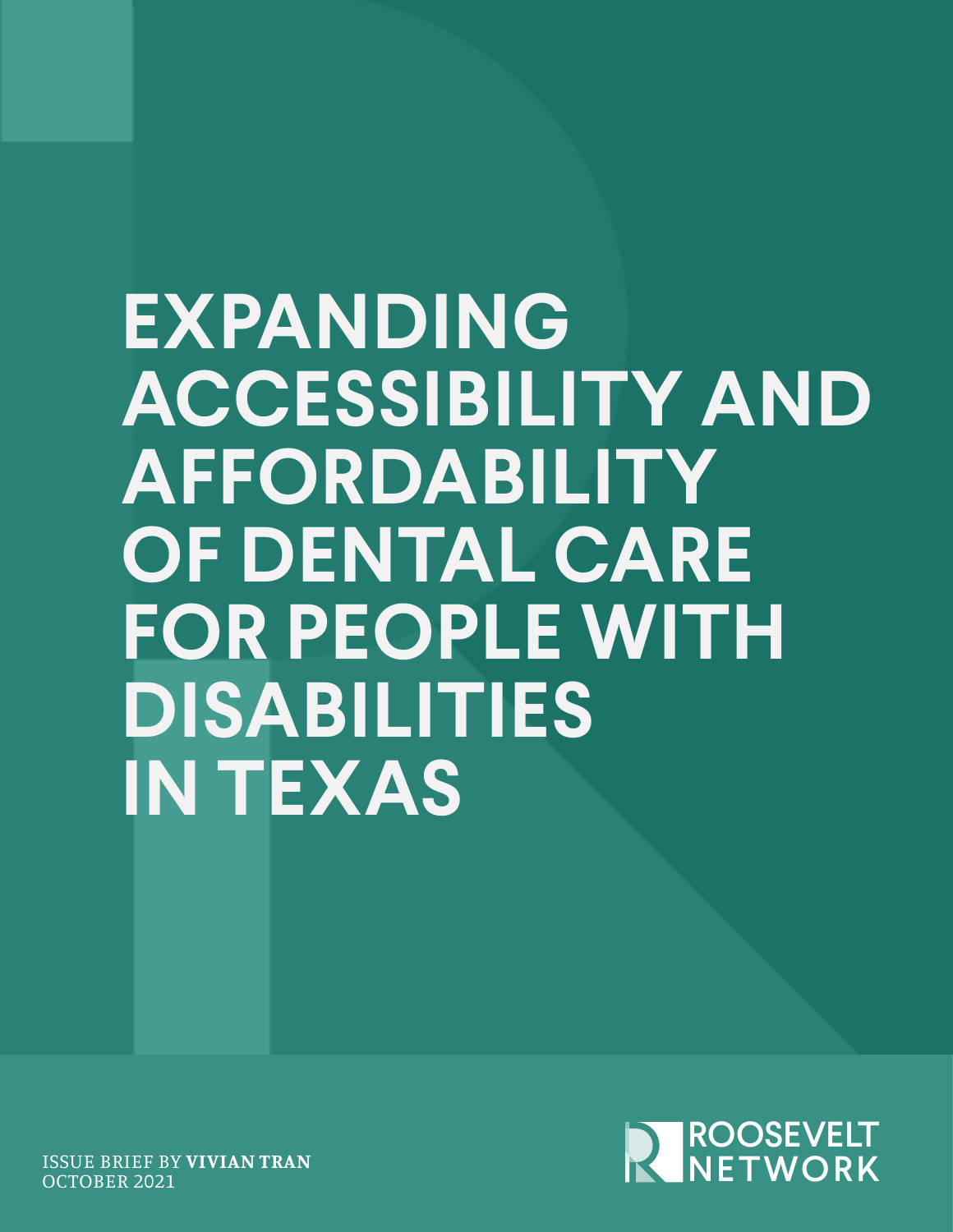# **TABLE OF CONTENTS**

- **3 Executive Summary**
- **4 Introduction**

#### **6 Barriers to Dental Care for People with Disabilities**

- 7 Lack of a Comprehensive Curriculum for Treating People with Disabilities
- 8 Pediatric-to-Adult Transition
- Lack of Financing for Anesthesia 9 Financial Barriers to Dental Care

### **1 0 Barriers to Dental Care in Texas**

11 Medicaid Coverage in Texas

#### **1 4 Policy Recommendations**

- 15 Expanding Dental Screening and Education Programs
- 16 Expand Medicaid Dental Benefits

## **1 8 Conclusion Appendix**

**1 9 References**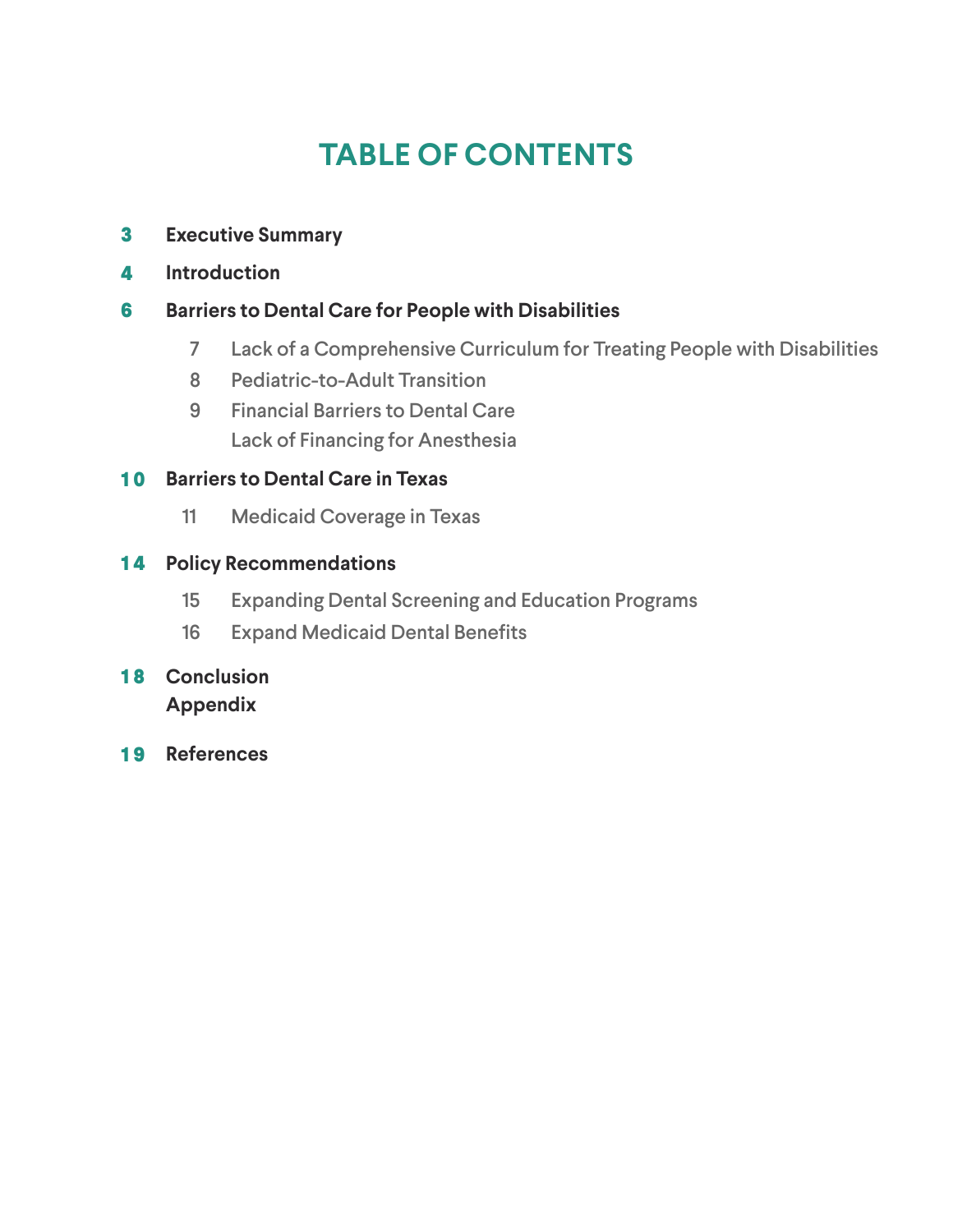# **EXECUTIVE SUMMARY**

A longstanding lack of accessible oral care for individuals with disabilities has catalyzed recent calls for improvement by governmental agencies and disability advocacy organizations. Quality dental care plays a critical role in the lives and health of all people, but is especially crucial for individuals with disabilities, who often have a higher number of other conditions that need to be cared for and that can be compounded by poor dental health. However, several barriers exist that make it difficult for people with disabilities to access affordable and sufficient dental care. Texas has a high number of individuals with disabilities and therefore has an opportunity to implement changes to combat these barriers and increase access to dental care that can set an example across the United States.

One of the primary barriers people with disabilities face in trying to access dental care is cost. Over 400,000 adults enrolled in Medicaid in Texas have few or no preventive dental services available to them annually and must often instead turn to unnecessary and costly emergency services once conditions have worsened (Coalition of Texans with Disabilities n.d.). In particular, the cost of anesthesia—which is often more widely used for patients with disabilities and can be beneficial or even imperative to safely provide treatment—can often be prohibitively expensive. Medicaid often does not cover the cost of anesthesia for non-emergency work, sometimes leading individuals to skip critical, regular preventive dental check-ups.

Another challenge people with disabilities face in finding dental care is a lack of preventive and educational services. Investing in preventive care reduces the need for costly emergency care and is important for individuals with disabilities who may have other conditions that can be further complicated by poor oral health. Educational services are also critical for individuals transitioning to adult care, when insurance coverage and finding capable dentists often becomes a greater challenge.

To combat these barriers, Texas and Dallas health agencies should invest in increasing access to and affordability of preventive and educational services for individuals with disabilities. Agencies can achieve this through:

- **1.** The implementation of expanded oral screening programs catered to reach those with disabilities in and out of the educational system; and
- **2.** Providing additional Medicaid benefits to pay for anesthesia and prevent high out-ofpocket costs.

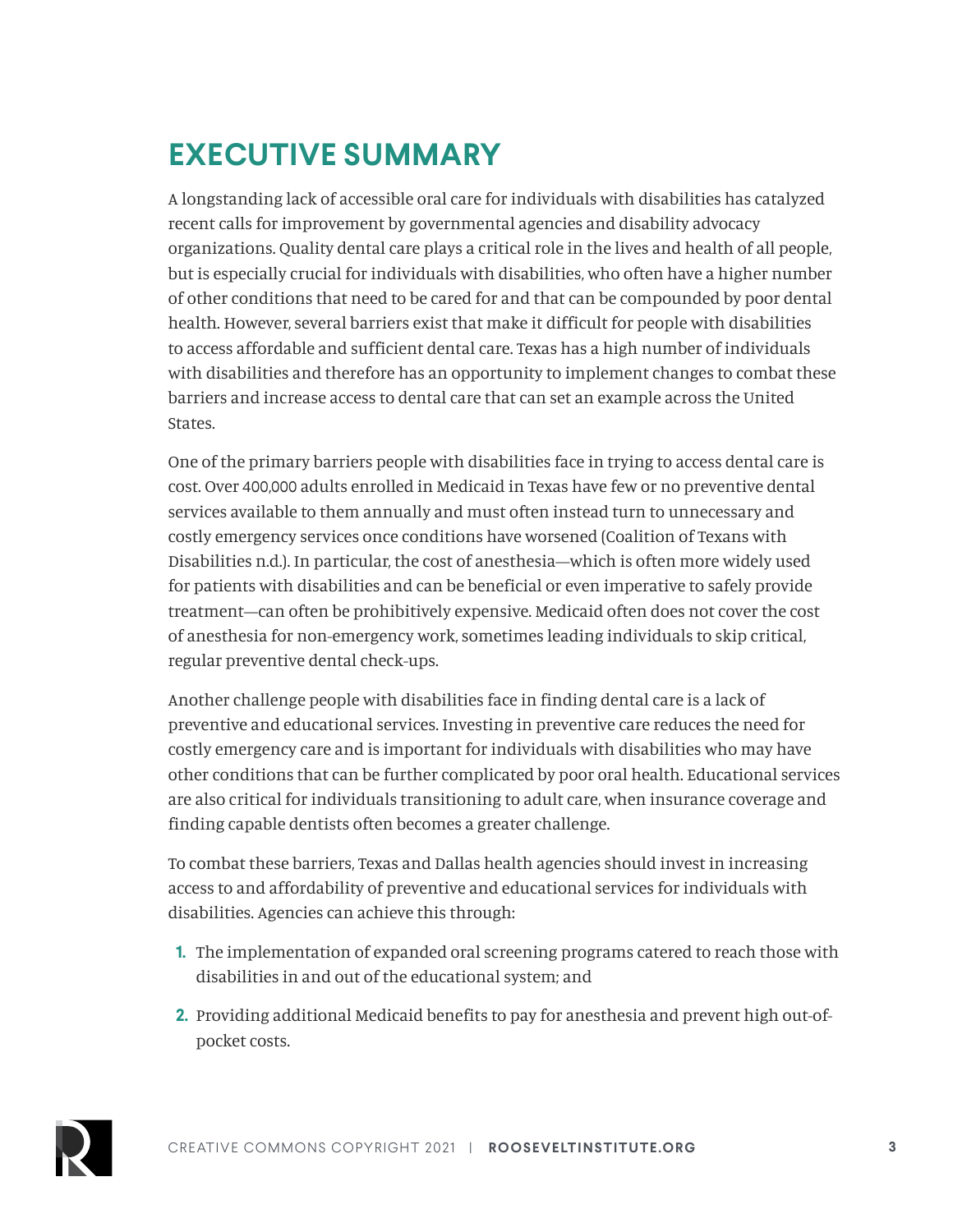Through these policy interventions, Texas policymakers can create a health care system that better provides oral health services for individuals with disabilities and that saves public funding through the reduction of emergency room costs.

## **INTRODUCTION**

The Disability Rights Movement has triggered monumental changes in a multitude of issue areas, including facilitating more inclusive education, increasing access to public services, and providing equal employment opportunities (Meldon 2019). However, barriers to receiving quality health care—and dental care, in particular—remain a prominent issue for people with disabilities. Oral care is often overlooked for people with intellectual and developmental disabilities relative to other medical concerns, leading to this population being "more likely to have poorer oral hygiene, increased decay, and increased periodontal disease than the general population" (NCD 2017).

Dental care is a critical component of an individual's overall health: According to the Office of Disease Prevention and Health Promotion, "A growing body of evidence has linked oral health, particularly periodontal (gum) disease, to several chronic diseases, including diabetes, heart disease, and stroke . . . These conditions may be prevented in part with regular visits to the dentist" (Office of Disease Prevention and Health Promotion 2021). Although accessible dental care is essential for the general population, it is particularly important for people with disabilities due to the additional health concerns they face, as certain health conditions may make it difficult to maintain good oral hygiene, yet poor oral health may make it harder for an individual to manage—or could exacerbate—other health conditions. For instance, individuals with epilepsy may suffer from increased tooth trauma occurring during a seizure (Burroughs, Edralin, and Fishman 2019), and many children with autism grind their teeth for self-stimulation or may take medications that worsen oral health. Oral problems such as gingivitis and periodontal disease have been shown to make it more difficult to manage blood glucose critical for patients with diabetes— and problems such as muscular abnormalities or oral malformations can make it difficult to maintain a nutritional diet and good oral hygiene (National Institute of Dental and Craniofacial Research 2009).

Furthermore, in addition to impacting overall health, dental hygiene is often an indicator of socioeconomic status, particularly for those with chronic conditions and disabilities (Mejia et al. 2018). Many of the factors that lead to good dental hygiene are associated with higher socioeconomic status: For example, being able to afford dental care out-of-pocket or having proper insurance coverage, taking time off of work for appointments, living in areas with fluoridated water (water supply treated with fluoride to reduce tooth decay),

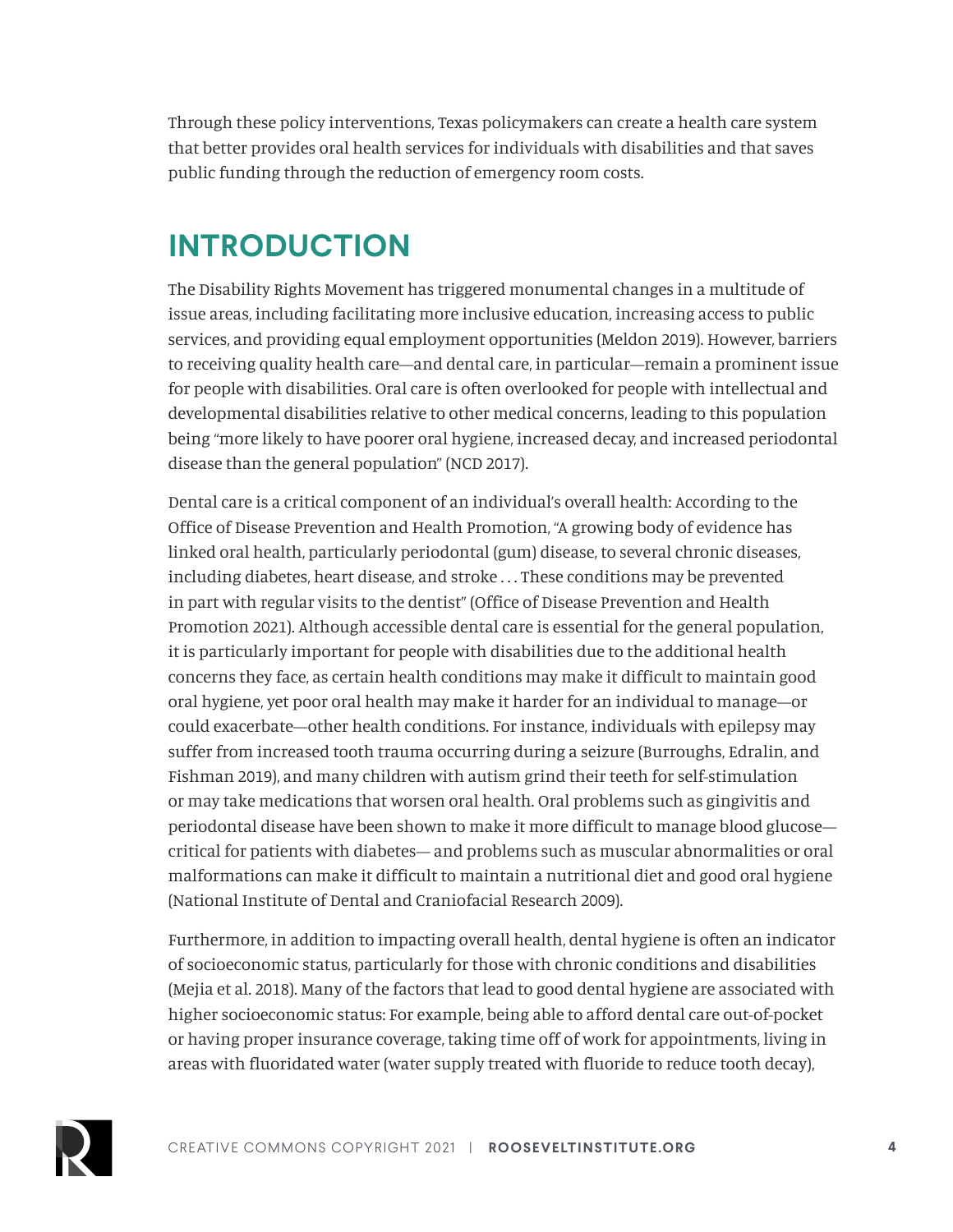and having the transportation necessary to get to the dentist (Division of Oral Health 2021). This association has wider implications for the wellbeing of people with disabilities, particularly related to personal relationships and employment opportunities: In a survey of individuals with disabilities, 24 percent reported having a personal relationship affected by the state of their teeth, 19 percent had an employment opportunity affected by the state of their teeth, and 30 percent felt that they were treated differently due to state of their teeth (Coalition of Texans with Disabilities n.d.).

Quality oral care is therefore crucial for individuals to maintain good health conditions, access employment opportunities, and sustain quality social relationships. The body is an interconnected network, and so dental hygiene affects the health of rest of the body. In turn, an individual's health and self-confidence, which can be profoundly impacted by dental appearance (Kaur et al. 2017), have an impact on their ability to be successful in and out of the workforce. Affordable and accessible dental care is thus an important public good, necessary for individuals to be successful and healthy members of society.

However, despite the importance of receiving quality dental care, many people with disabilities have difficulty accessing it due to high costs. The current Medicaid system has many gaps in coverage for dental care, which can make it challenging for all patients but especially those with disabilities—to afford routine preventive dental check-ups and procedures. These gaps in coverage also make it particularly difficult to access anesthesia—a common but pricey accommodation that people with disabilities often want or need as it allows for safer and more comfortable treatment.

Another barrier people with disabilities face when trying to access quality dental care is finding a dentist with the comprehensive training and resources necessary to treat them. This is especially difficult for adult patients, who lose the extensive benefits provided by childhood Medicaid Programs at the age of 21. As patients transition to adult dental coverage, they must find a new dental provider that is educated and equipped to give safe treatment, maneuver finances that oftentimes include reduced dental coverage by insurance, and, for some individuals with severe disabilities, must coordinate with multiple health providers to ensure treatment with all medical needs in mind. This process takes time, and ideally should begin during adolescence. Currently, however, most individuals, families, or caregivers start this process too late because they lack sufficient resources, often leading to gaps in care.

Texas has the second highest number of individuals with intellectual and developmental disabilities in the country (Texas Workforce Investment Council 2016). However, it also has four renowned dental schools and has seen growing momentum when it comes to making concrete changes that address insufficient oral care for individuals with

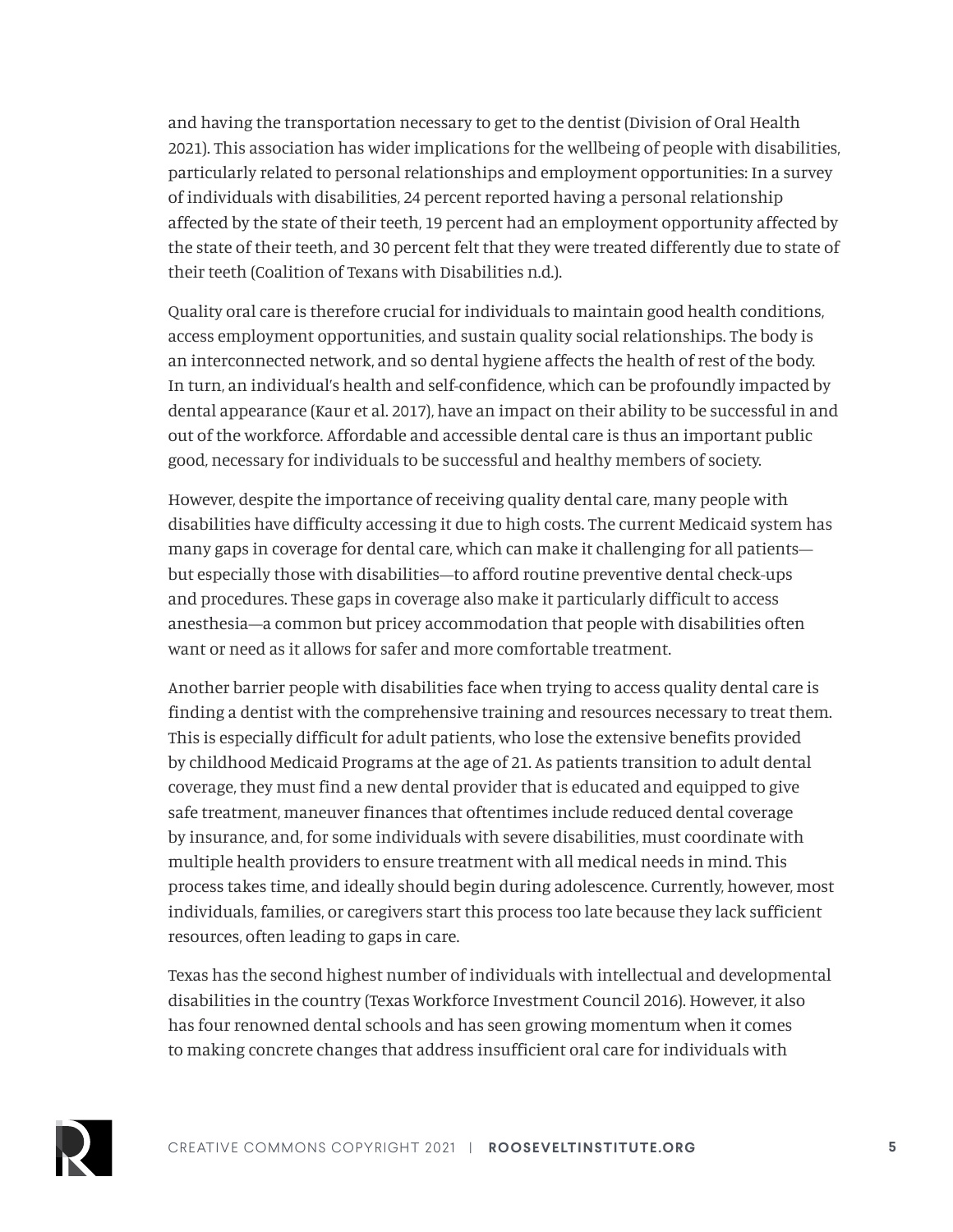disabilities—momentum that has already led to significant improvements in dental education over the past three years. This combination of need and knowledge means that Texas has a prime opportunity and is an optimal location for policymakers to collaborate with advocacy organizations, individuals with disabilities, families, and caregivers to spearhead greater access to quality care.

This issue brief suggests improvements to solidify access to dental care for individuals with disabilities in Texas, with the goal of providing them with a solid foundation to better manage the other fluctuating parts of their daily lives. This brief first analyzes several barriers to oral care for people with disabilities, especially those caused by the financial burdens of accessing care and insufficient resources available to facilitate the pediatric-to-adult dental care transition process. Next, it delves into the prevalence and specific characteristics of barriers to quality dental care in Texas, largely due to funding specifically for emergency services and a limiting annual cost cap. And finally, it recommends public policy changes for Texas through the expansion of Medicaid funding and the creation of community preventive care programs that aim to lessen barriers to dental care for people with disabilities.

## **BARRIERS TO DENTAL CARE FOR PEOPLE WITH DISABILITIES**

The Americans with Disabilities Act (ADA) passed in 1990, and to this day serves as the landmark legislation prohibiting discrimination against people with disabilities. It provides accommodations for people with disabilities in numerous areas, including employment, transportation, and government services. Although far reaching in its impact, the inclusive premise of the ADA has yet to be fully realized in all domains—even more than 30 years after its passage—especially in the realm of equitable dental care.

A 2017 publication by the National Council on Disability (NCD) highlighted gaps in the ADA relating to health care, in particular detailing the lack of accessible and affordable oral care for individuals with intellectual and developmental disabilities (I/DD). The report found that adults with disabilities were four times more likely than those without disabilities to rate their oral health as "fair or poor" (NCD 2017). The NCD publication identified two primary barriers the disabled community faces when it comes to accessing dental care: Difficulty finding dentists who know how to proficiently treat individuals with intellectual and developmental disabilities due to a non-comprehensive curriculum for students at dental institutions, and insufficient dental care coverage for patients provided by Medicaid (NCD 2017).

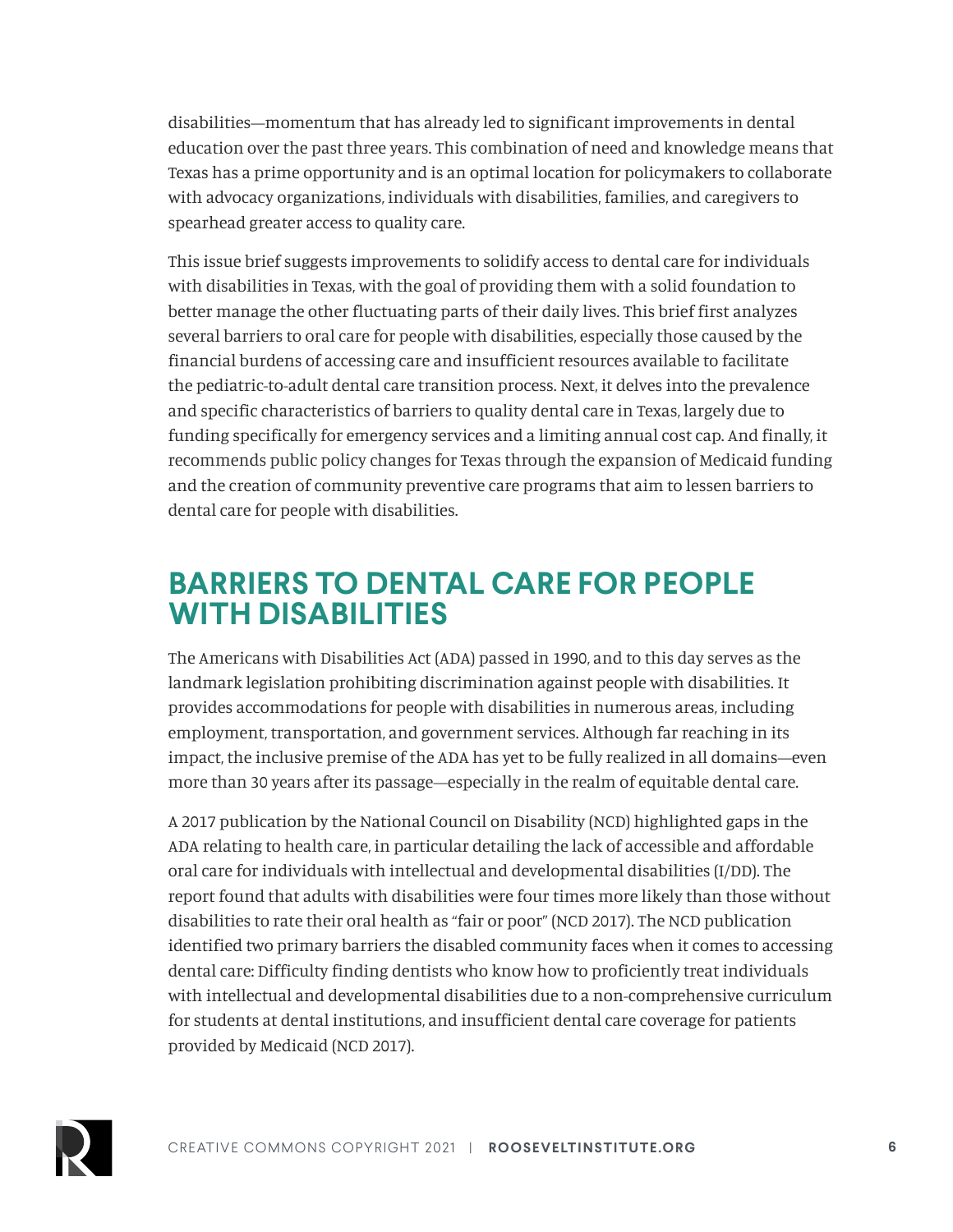Michael Milano, a pediatric dentist and Clinical Associate Professor at the University of North Carolina School of Dentistry, has also written about how patient anxiety can be an additional barrier to receiving dental care, writing that, "Studies have shown that the anxiety experienced by an individual with [intellectual and developmental disabilities] may impact the desire to avoid dental care more than external factors such as transportation and cost" (Milano 2017). Because of this, dentists must have adequate training to know how to treat individuals with disabilities and must be fully confident in their skills to convey a safe space for patients that are dealing with anxiety. Patient anxiety may also lead to more frequent need for anesthesia in dental care, which can be costly and may necessitate additional dentist training or resources.

## LACK OF A COMPREHENSIVE CURRICULUM FOR TREATING PEOPLE WITH DISABILITIES

Since the publication of the NCD report, the Commission on Dental Accreditation (CODA) addressed the first barrier the NCD identified by modifying the accreditation requirements for dental schools to include "more robust training" in treating individuals with disabilities (Garvin 2019). According to Dr. John Valenza, dean at the University of Texas School of Dentistry at Houston, prior to this change, education in treating patients with disabilities was not a requirement for most dental students and was restricted to residency students—particularly general practice, pediatric, and oral maxillofacial residencies (Binder 2021). The new curriculum additions to dental education include learning how to identify and use necessary accommodations, such as wheelchair lifts, to increase patient comfort and communication with caregivers. CODA officially revised the accreditation requirements on August 2, 2019 and implemented them July 1, 2020 for predoctoral dental, dental hygiene, and dental assistant programs. Orthodontic program implementation began later, on January 1, 2021 (NCD 2019; Nasca 2021).

Dental schools across the country supported the increased need for curriculum regarding treating individuals with disabilities through their own initiatives: For example, UT Health San Antonio School of Dentistry announced the construction of a new clinic dedicated to serving individuals with intellectual and developmental disabilities (UT Health San Antonio School of Dentistry 2019) and UCSF School of Dentistry hosted a Special Needs Dentistry Summit with dental providers, patients, and public policymakers to move the conversation on expanding the state's ability to provide dental care to people with disabilities forward (Bai 2020).

While more comprehensive dental education is a good start, many barriers remain in finding dentists with the knowledge and resources to treat individuals with disabilities particularly in rural areas where the density of practicing dentists is lower.

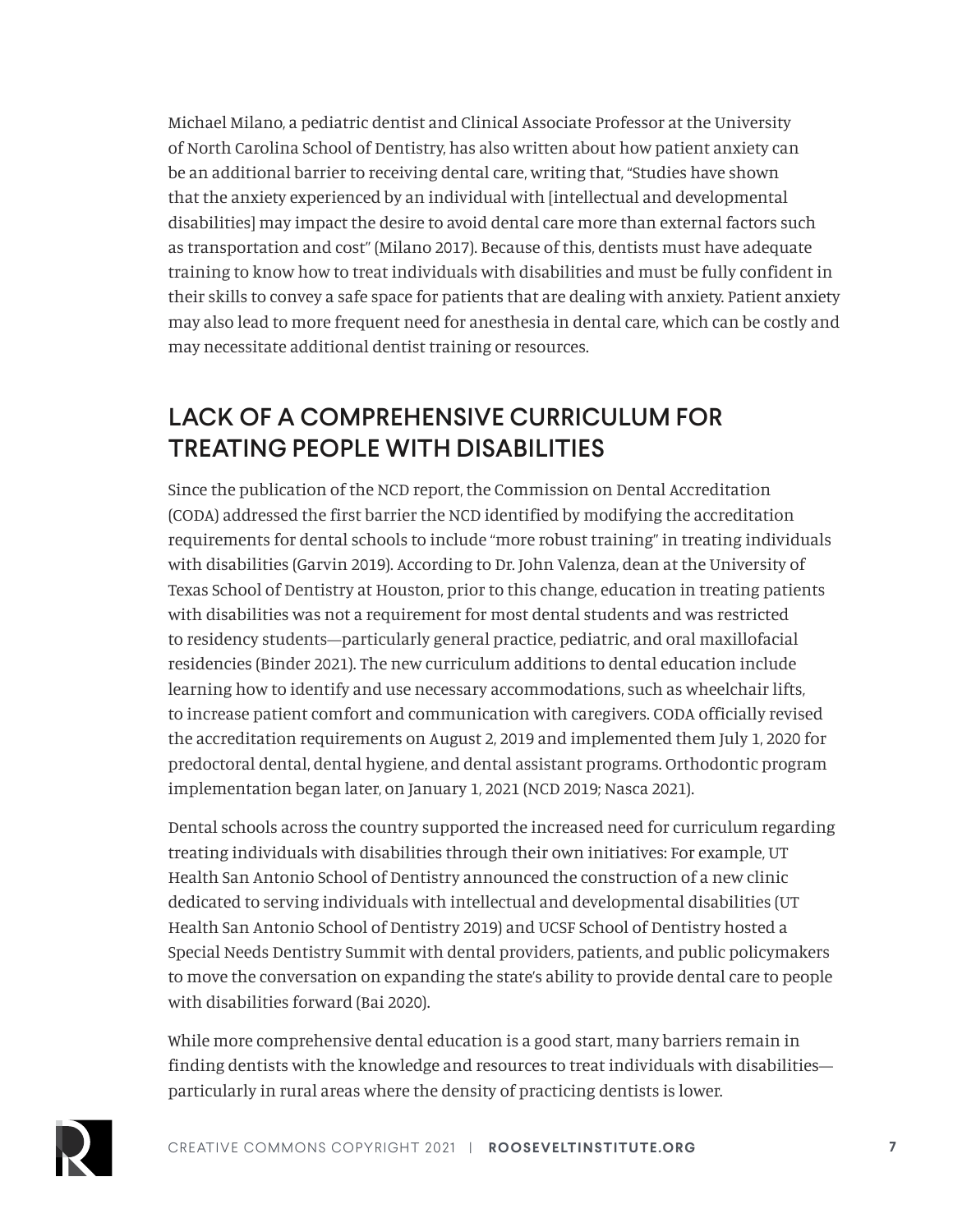## Pediatric-to-Adult Transition

Until recently, only dental providers who pursued advanced residencies received a thorough education on treating patients with disabilities. Pediatric dentists are one specialty who received this additional training, and so provide a reliable source of treatment for those under the age of 21 (though some patients with disabilities have reported staying with their pediatric dentist beyond the age of 21 because they were unable to find a competent provider of adult care). Though the recent changes to dental school curricula mentioned above aim to decrease the reliance on pediatric dentists and ease the process of finding a qualified adult dentist for patients when they age out of pediatric dental benefits at 21, many patients with disabilities are still left with the daunting task of finding a new dentist who can provide proper accommodations and treatment at affordable costs.

A review by Dr. Sydnee Chavis and Dr. Glenn Canares (2020) stresses the difficulties of this transition from pediatric to adult care. One issue is the lack of capable providers of care for adults to which pediatric dentists can refer patients due to a lack of willingness or a lack of education. Another problem they find is timing—conversations between families, current providers, and future providers should begin in early adolescence, but oftentimes occur too late, resulting in a break in care. In the same review, 59 percent of parents with children requiring special health care needs stated that the services for the transition to adult-centered care were inadequate, reporting a scarcity of available literature and a lack of access to transition coordinators to aid caregivers (Chavis and Canares 2020). In their review, Chavis and Canares recommend increasing educational and administrative services available to patients and families to facilitate smoother transition periods and increased knowledge of necessary accommodations. The services needed for this transition focus around four main action items: (1) Identifying that a transition needs to take place, (2) advocacy by a primary provider, (3) coordination by allocated staff to ensure delivery of all health information, and (4) collaboration with pediatric and dental providers (Kennedy et al. 2007). Primary care providers often must be the ones to begin the conversation and oversee that the transition process is completed and conducted in a thorough manner (McManus et al. 2013). Earlier education for families to prepare for the transition and for providers to be ready to facilitate the process can therefore lead to immense progress.

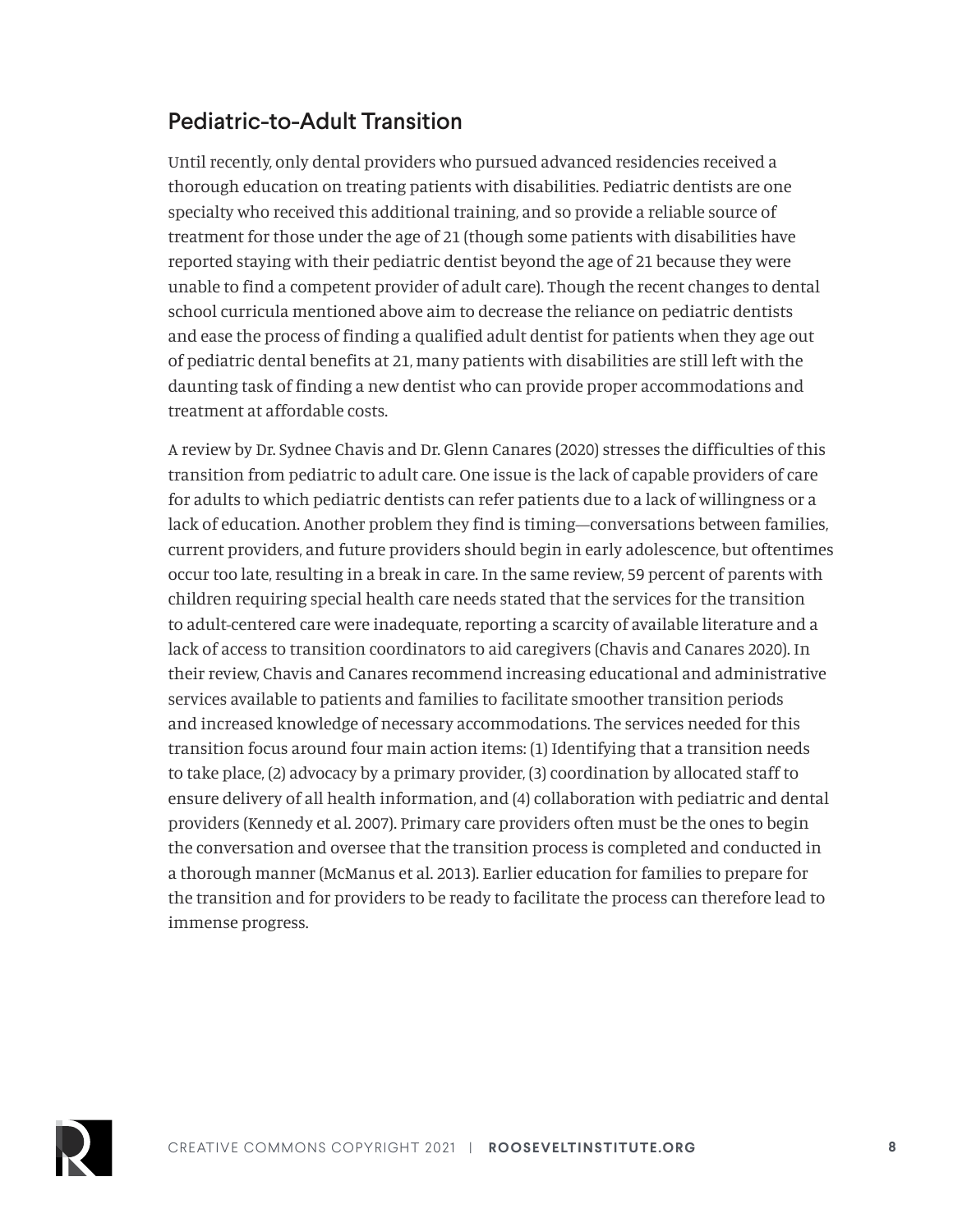## FINANCIAL BARRIERS TO DENTAL CARE

As people with disabilities are more likely to lack insurance from another source—either from an employer or private insurance—and to have more severe medical needs, Medicaid is the primary source of health insurance for individuals with disabilities. Nearly 60 percent of individuals with disabilities use Medicaid for their health insurance (NCD 2017), and Medicaid covers the cost of over 75 percent of services for this population (The Arc n.d.). The amount of funding for dental coverage and level of coverage varies by state, ranging from providing no dental benefits, to only providing emergency services, to more extensive dental services in certain states.<sup>1</sup>

Numerous states across the country have insufficient dental care coverage. Three states have no dental benefits and nine states, including most Texas Medicaid programs, cover only emergency services (Medicaid and CHIP Payment and Access Commission 2021), making it difficult for patients in these areas to finance routine visits to the dentist.

The difficulty in financing dental treatment costs leads to an increase in the use of emergency services rather than preventive services, which are often not covered by insurance. However, emergency services are far more costly—nine times the cost of a normal preventive check-up, on average, and even more expensive for overnight hospital care. According to the Texas Health Institute, "For every dollar in [preventive dental] program expenditures, there are \$3.58 in potential cost savings that could be realized by avoiding hospitalizations and ED visits from non-traumatic dental conditions (NTDCs) while preventing and better managing chronic conditions" (Texas Health Institute 2021). Investing resources in providing more accessible preventive care, particularly for individuals using Medicaid, therefore leads to both improved patient health as well as the reduced costs of emergency care.

## Lack of Financing for Anesthesia

Patients with disabilities typically require anesthesia $^2$  more often than the general population for a variety of reasons, including lack of cooperation, overstimulation (particularly in pediatric patients with autism), motor dysfunctions such as uncontrolled

<sup>&</sup>lt;sup>2</sup> The term "anesthesia" refers to both general anesthesia and sedation. During general anesthesia, the patient is fully unconscious and has no awareness or sensations. Anesthetic can be delivered through a gas or an IV. During sedation, the patient is conscious but is in a sleepy, relaxed state. The level of sedation can be controlled, with deep sedation resembling general anesthesia. Patients maintain reflexes and are able to breathe on their own (UCLA Anesthesiology & Perioperative Medicine n.d.).



<sup>&</sup>lt;sup>1</sup> The breakdown of coverage provided by different kinds of benefits is as follows. Emergency Only: Relief of pain under defined emergency situations. Limited: Fewer than 100 diagnostic, preventive, and minor restorative procedures recognized by the American Dental Association (ADA); per-person annual expenditure for care is \$1,000 or less. Extensive: A comprehensive mix of services, including more than 100 diagnostic, preventive, and minor and major restorative procedures approved by the ADA; per-person annual expenditure cap is at least \$1,000 (Center for Health Care Strategies Inc. 2019).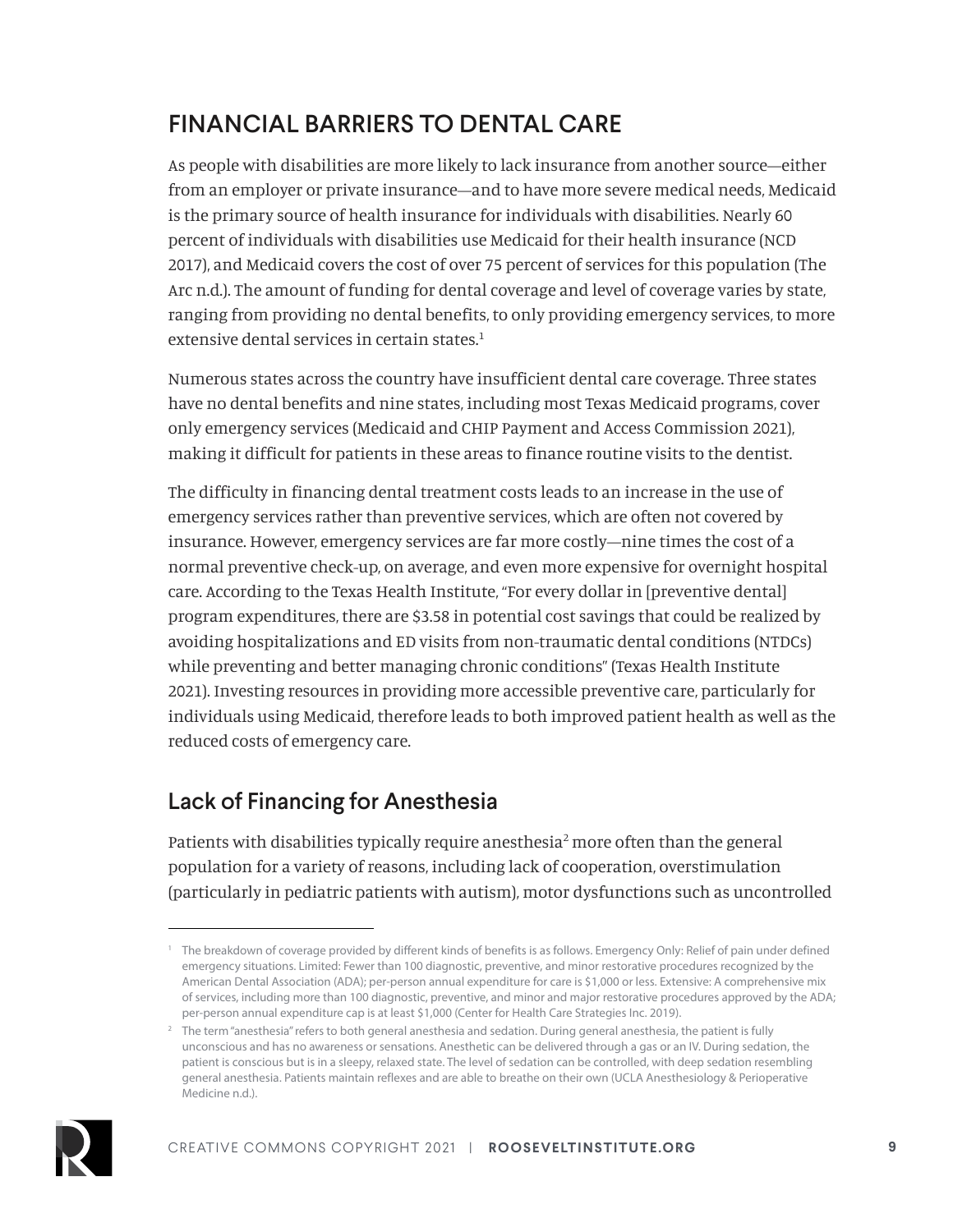tremors, or patient anxiety (Wang, Lin, Huang, and Fan 2012). Access to anesthesia should therefore be a right accounted for under the ADA due to its role in ensuring a safe and comfortable environment for people with intellectual and developmental disabilities to receive dental care.

However, the added cost of anesthesia on top of the cost of a given procedure itself can often be prohibitive. Patients with disabilities are typically put under deep IV sedation or general anesthesia, which are billed based on the duration of the procedure and whether it is necessary to have a dental anesthetics specialist (Adams 2014).<sup>3</sup> Medicaid coverage of anesthesia is dependent on whether anesthesia use is qualified as a "medical necessity" for the specified procedure. Because of this requirement, patients must often pay the high cost of anesthesia out-of-pocket, which can put patients with disabilities, especially low-income patients, in a difficult position. For example, the average cost of a crown ranges from \$328 to \$821, depending on the type of material used (State Bar of Texas 2015). However, if a patient were to need IV sedation for this procedure (which costs an average cost of \$600), the cost of the entire procedure would be between \$928 to \$1,421 (see the Appendix for more details on the costs of different types of anesthetics). The cost of anesthesia alone can be a significant portion of the budget provided by Medicaid, if a procedure even qualifies at all for coverage, meaning that patients must often choose between affordable cost and optimal care conditions.

## **BARRIERS TO DENTAL CARE IN TEXAS**

A report by the Texas Workforce Investment Council in 2019 found that Texas had the second highest number of individuals with intellectual and developmental disabilities in the United States. Over half of these individuals resided in 10 of the 254 Texas counties (Texas Workforce Investment Council 2019), three of which—Tarrant, Collin, and Dallas are in the Dallas area. Figure 1 shows the distribution of individuals with intellectual and developmental disabilities in Texas.

<sup>&</sup>lt;sup>3</sup> Those administering anesthesia for people with disabilities must take multiple factors into account, such as lack of cooperation, multiple morbidities that require specific operating conditions, cognitive impairment that can make it difficult for patients to follow directions especially in lengthy procedures, overstimulation in pediatric patients with autism, motor dysfunctions such as uncontrolled tremors, age, and patient anxiety. It can therefore be difficult for patients with disabilities to find health care professionals who are fluent in treatments with regard to the unique characteristics of their disability.

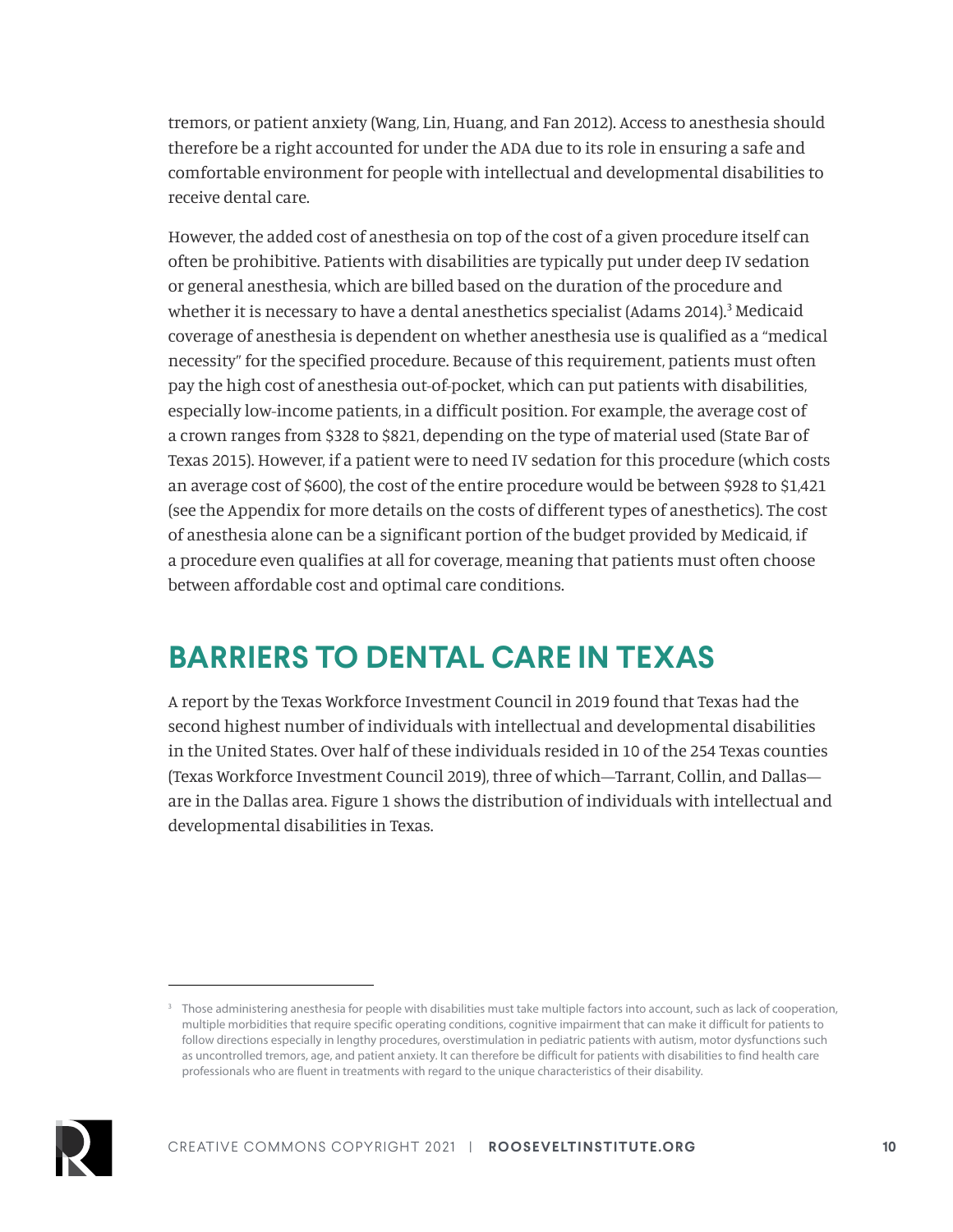

### **Figure 1: Population of Individuals with Intellectual and Developmental Disabilities in Texas**

Despite its large population of residents with disabilities, Texas has been ranked very low—in 2019 ranking 49th out of 50 states plus Washington, DC—in its ability to serve individuals with intellectual and developmental disabilities. This ranking was based on factors such as how much a state promotes independent living, health, and involvement in the workforce (United Cerebral Palsy 2019). Patients in rural areas of Texas in particular struggle to find local dental providers, as most providers are centralized in urban regions (JDC Content Committee 2020). Patients are thus faced with the options of traveling long distances to find a dentist or skipping routine check-ups. For patients in rural areas, the lack of local providers is one of the main challenges adults with disabilities face in looking for adequate dental services, along with finding a provider that is willing to treat Medicaid patients who require special accommodations (Health and Human Services Commission 2018).

The ability to afford dental care also remains a major issue for Texans with disabilities due to Medicaid restrictions. Preventive care is only covered for individuals enrolled in Medicaid waiver programs, so those on a waitlist for waiver programs or enrolled in a non-waiver program (90 percent of individuals) are limited to only emergency dental care (Coalition of Texans with Disabilities n.d.).

## MEDICAID COVERAGE IN TEXAS

In Texas, pediatric dental insurance provided by Medicaid for individuals with disabilities extends until the age of 21 (pediatric coverage stops at the age of 18 for those without disabilities). Pediatric dental coverage for all Medicaid-eligible children



Source: U.S. Census Bureau, 201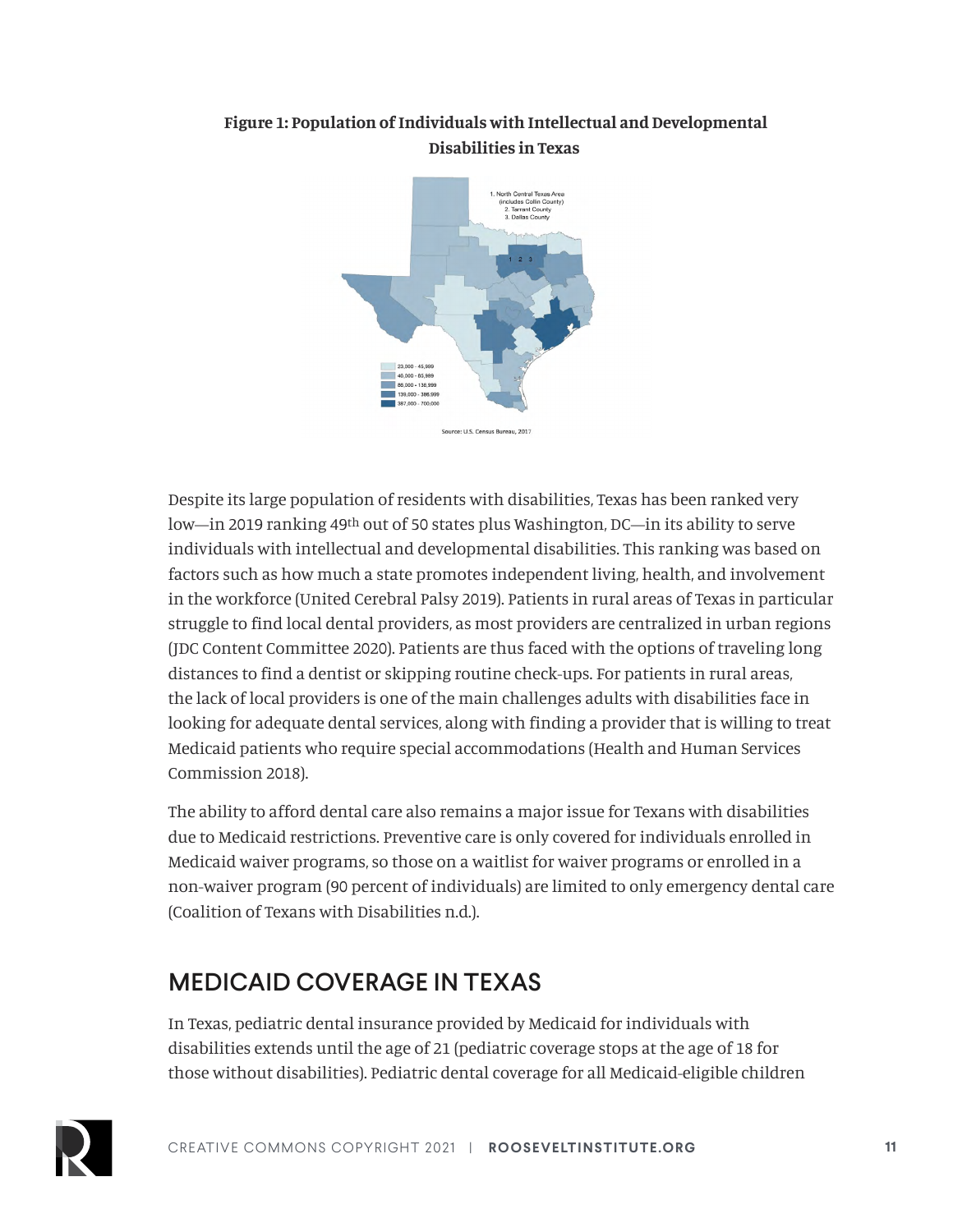is more comprehensive than coverage for adults due to Texas Health Steps (THSteps), also called the Early and Periodic Screening, Diagnostic and Treatment (EPSDT) benefits program, which is a program that begins coverage at six months old and covers all medically necessary services including preventive, emergency, restorative, periodontal, and prosthodontic care (Parkland Community Health Plan Inc. 2013). Through Medicaid, children with disabilities have access to additional support such as home care and transportation services to medical appointments (Texas Health and Human Services n.d.).

All adults 21 and over with physical or intellectual and developmental disabilities are still eligible for Medicaid coverage, but it is much less comprehensive. Enrollment in Medicaid includes emergency dental services for all members, but additional services are dependent on the type of program. In Texas, the programs provided for people with disabilities include Medicaid Managed Care Programs, IDD 1915 (c) Adult Waiver Programs, and Community-Based Programs. Only 10 percent of Medicaid-covered adults in Texas are in a program that provides a dental benefit (the IDD 1915 (c) Adult Waiver Programs) (Coalition of Texans with Disabilities n.d.).

A majority of Texans enrolled in Medicaid are in Managed Care Programs, all of which provide emergency services. Only individuals that meet a nursing facility level of care are eligible for the Home and Community Based Services (HCBS) waiver program, which allows them to receive routine dental services in addition to emergency services. Managed Care organizations may offer additional dental benefits, such as preventive or restorative care, as an incentive for enrollees to choose their plan. Community-Based programs provide no dental benefit and are primarily used to "sustain and enhance quality of life in the community." Therefore, there is a large population of Medicaid adults that either have no coverage for dental services or are limited to only emergency services. Preventive care, which is defined by the Texas Health Institute as "aspects of dentistry concerned with promoting good oral health and function by preventing or reducing the onset and/or development of oral diseases or deformities and the occurrence of orofacial injuries," is a critical component of maintaining oral health that is not currently covered in multiple Medicaid programs.

IDD 1915 (c) Waiver programs are for individuals with intellectual or developmental disabilities and are the most expansive, covering preventive and emergency dental services with a cost cap per year ranging from \$1,000–\$10,000 (see Table 1 for a breakdown of the specific eligibility and benefits under the four IDD Adult Waiver Programs). The four waiver programs differ based on the type of disability an individual has—such as whether it is intellectual or non-intellectual— and the type of support necessary to care for the individual. As shown in Figure 2 below, nearly three-quarters of individuals in IDD 1915 (c) Adult Waiver Programs are in the Home and Community-based Services (HCS)

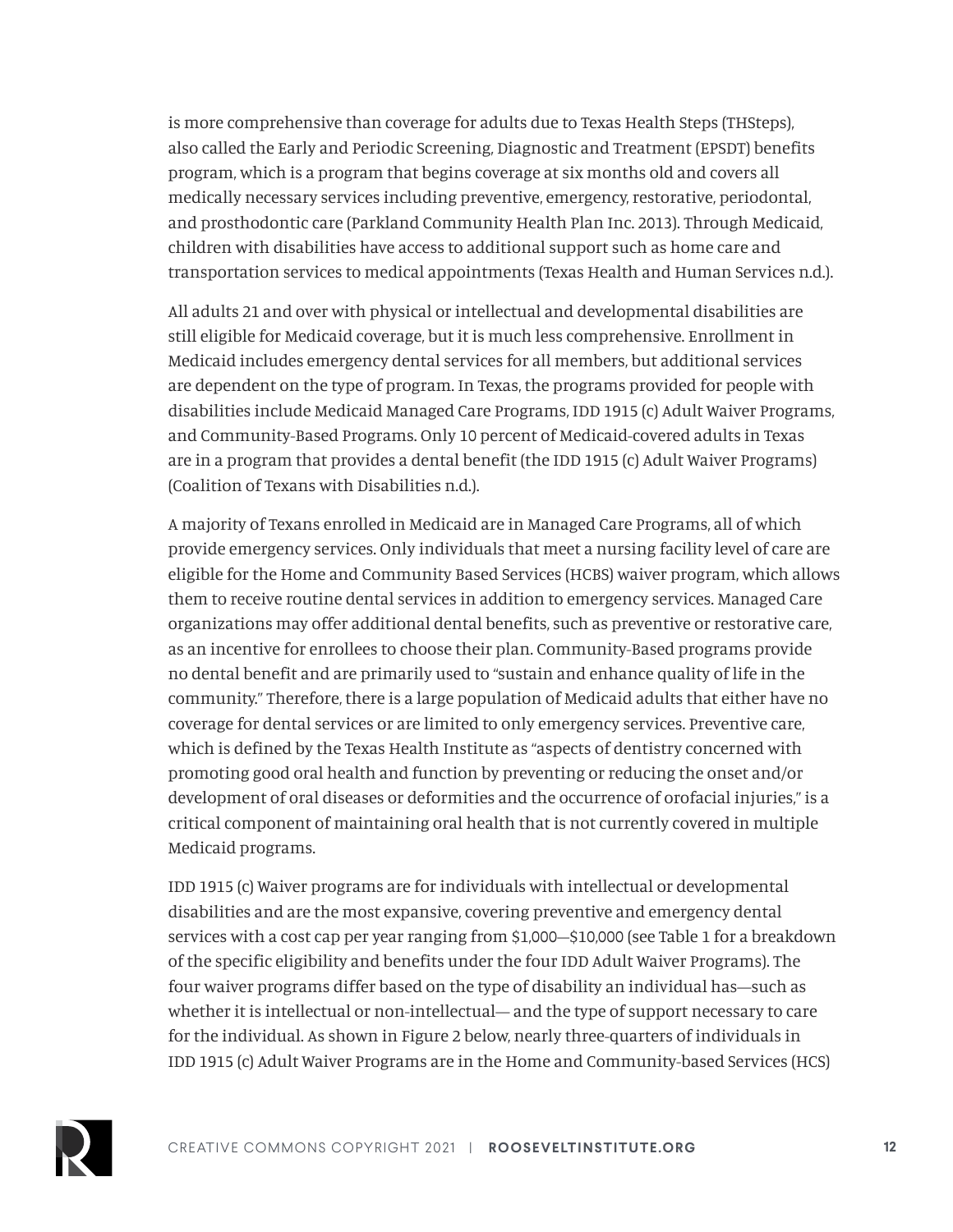program, which provides \$2,000 annually toward dental care. In its 2018 report, however, the Texas Health and Human Services Commission concluded that the annual cost cap for the Home and Community-based Services sector was not sufficient for the cost of services utilized, and that many members still needed to pay costs out-of-pocket (Health and Human Services Commission 2018). For instance, The Washington Post found that a routine exam with the use of anesthesia costed \$912 out-of-pocket after insurance (Tuller 2019). A root canal with general anesthesia cost \$2,400 out-of-pocket, as the use of anesthesia for the procedure was not covered by insurance.

Patients without the proper financial resources attend dental check-ups fewer than the recommended two times per year. These check-ups are critical in catching conditions while they are still preventable, so by skipping preventive, routine appointments, patients end up utilizing dental services only once it's an emergency.

| Program             | Characteristics                         | <b>Funding SFY</b> | Number      | Percent     |
|---------------------|-----------------------------------------|--------------------|-------------|-------------|
|                     |                                         | 2016               | of Patients | receiving   |
|                     |                                         |                    | Enrolled    | dental care |
|                     |                                         |                    | (SFY        |             |
|                     |                                         |                    | 2016)       |             |
| Community           | Provides home and community             | \$10,000 per year  | 3,379       | 18.4%       |
| Living              | services for individuals with a related | Routine $\&$       |             |             |
| Assistance and      | condition rather than an intermediate   | Emergency dental   |             |             |
| Support             | care facility. A related condition is a | services           |             |             |
| <b>Services</b>     | non-intellectual disability originating |                    |             |             |
| (CLASS)             | before the age of 22 and affecting      |                    |             |             |
|                     |                                         |                    |             |             |
| Home and            | daily life.                             |                    |             | 71.1%       |
|                     | Provides services and support for       | $$2,000$ per year  | 24,537      |             |
| Community-          | individuals with intellectual           | Routine &          |             |             |
| based Services      | disabilities living with family,        | Emergency dental   |             |             |
| (HCS)               | independently, or in community          | services           |             |             |
|                     | settings.                               |                    |             |             |
| <b>Texas Home</b>   | Provides essential services up to       | $$1,000$ per year  | 5,509       | 50.0%       |
| Living              | \$17,000 for individuals with           | Routine $\&$       |             |             |
| (TxHmL)             | intellectual and/or developmental       | Emergency dental   |             |             |
|                     | disabilities living with family or      | services           |             |             |
|                     | independently.                          |                    |             |             |
| Deafblind and       | Provides home and community-based       | $$2,500$ per year  | 181         | 33.1%       |
| Multiple            | services for people who are deaf-blind  | Routine $\&$       |             |             |
| <b>Disabilities</b> | with multiple disabilities or have a    | Emergency dental   |             |             |
| (DBMB)              | condition that will result in deaf-     | services           |             |             |
|                     | blindness and have an additional        |                    |             |             |
|                     | disability.                             | Additional \$2000  |             |             |
|                     |                                         | for sedation other |             |             |
|                     |                                         | than routine       |             |             |
|                     |                                         | anesthesia         |             |             |

#### **Table 1: IDD 1915 (c) Waiver Programs**

*Note: Emergency services are classified as "inpatient and outpatient services needed to evaluate or stabilize an emergency medical condition furnished by a provider qualified to furnish these services. Medicaid medical benefits provide coverage for some dental related services including but not [limit] to dislocated jaw, traumatic damage to teeth and supporting structures, removal of cysts, treatment or oral abscess of tooth or gum origin, treatment and devices for correction of craniofacial anomalies" (Source: Health and Human Services Commission 2018).*

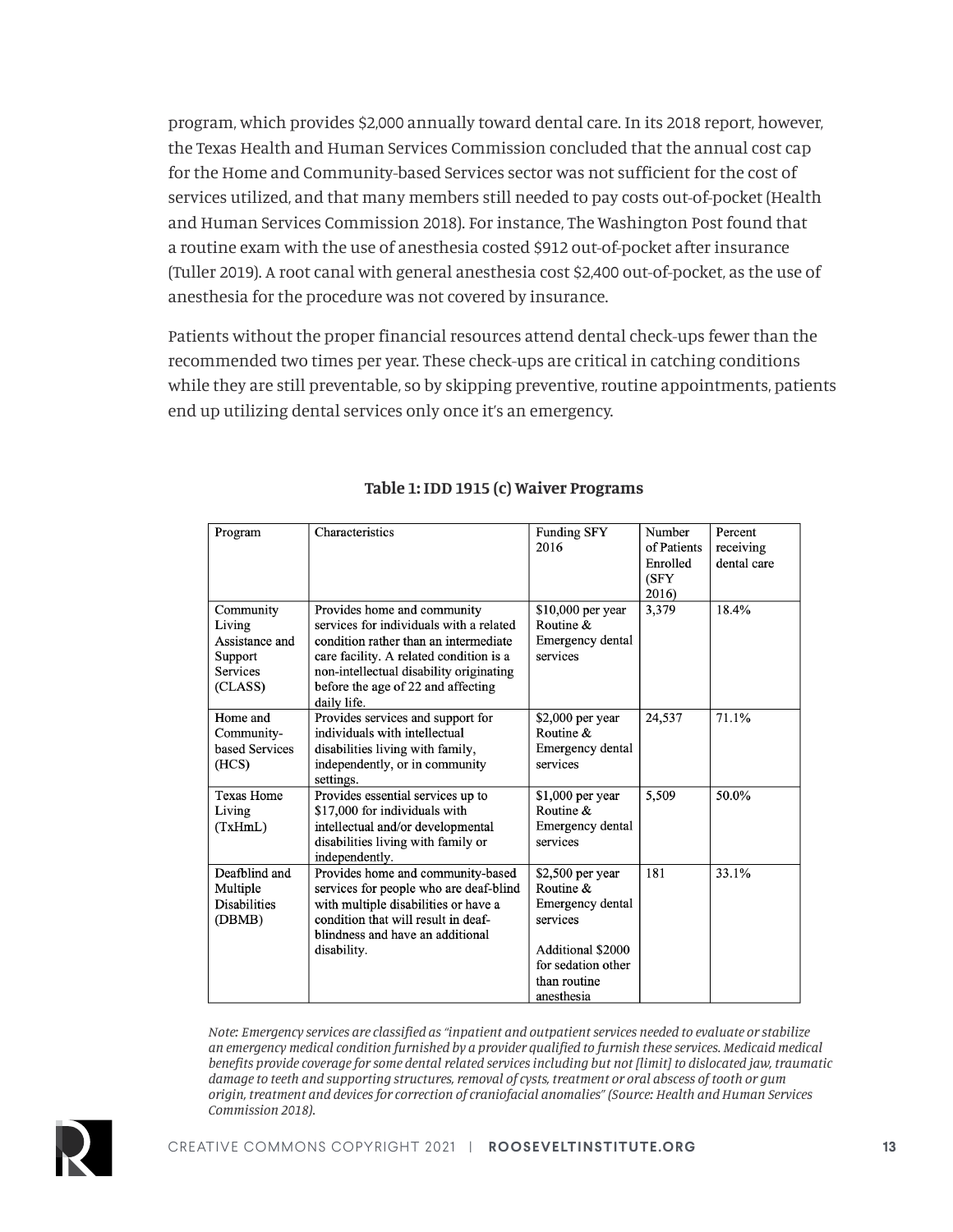

**Figure 2: Breakdown of IDD 1915 (c) Waiver Program User Population**

# **POLICY RECOMMENDATIONS**

State officials in Texas can play a critical role in expanding oral care affordability and accessibility for people with disabilities. Texas is home to both a high population of individuals with disabilities and four dental schools, giving policymakers the opportunity to work alongside schools, patients, and families to create systems that increase access to preventive treatment and reduce the use of expensive emergency services. In particular, this issue brief recommends ways for policymakers to address barriers to care stemming from the difficulty many adults with disabilities face in finding a qualified dentist and the limits of Medicaid coverage.

To address these issues, Texas state legislators should:

- Expand oral screening and educational programs to include centers and schools for individuals with disabilities (headed by the Texas Department of State Health Services); and
- Cover preventive and emergency dental services for all Medicaid programs and provide \$2,000 annually in funding for anesthesia covering routine and non-routine services for all four Medicaid IDD Waiver Programs.

While there are costs associated with implementing these recommendations, the benefits of increasing funding for screening programs and Medicaid outweigh the costs of not doing so, as people who do not receive adequate preventive care often must seek

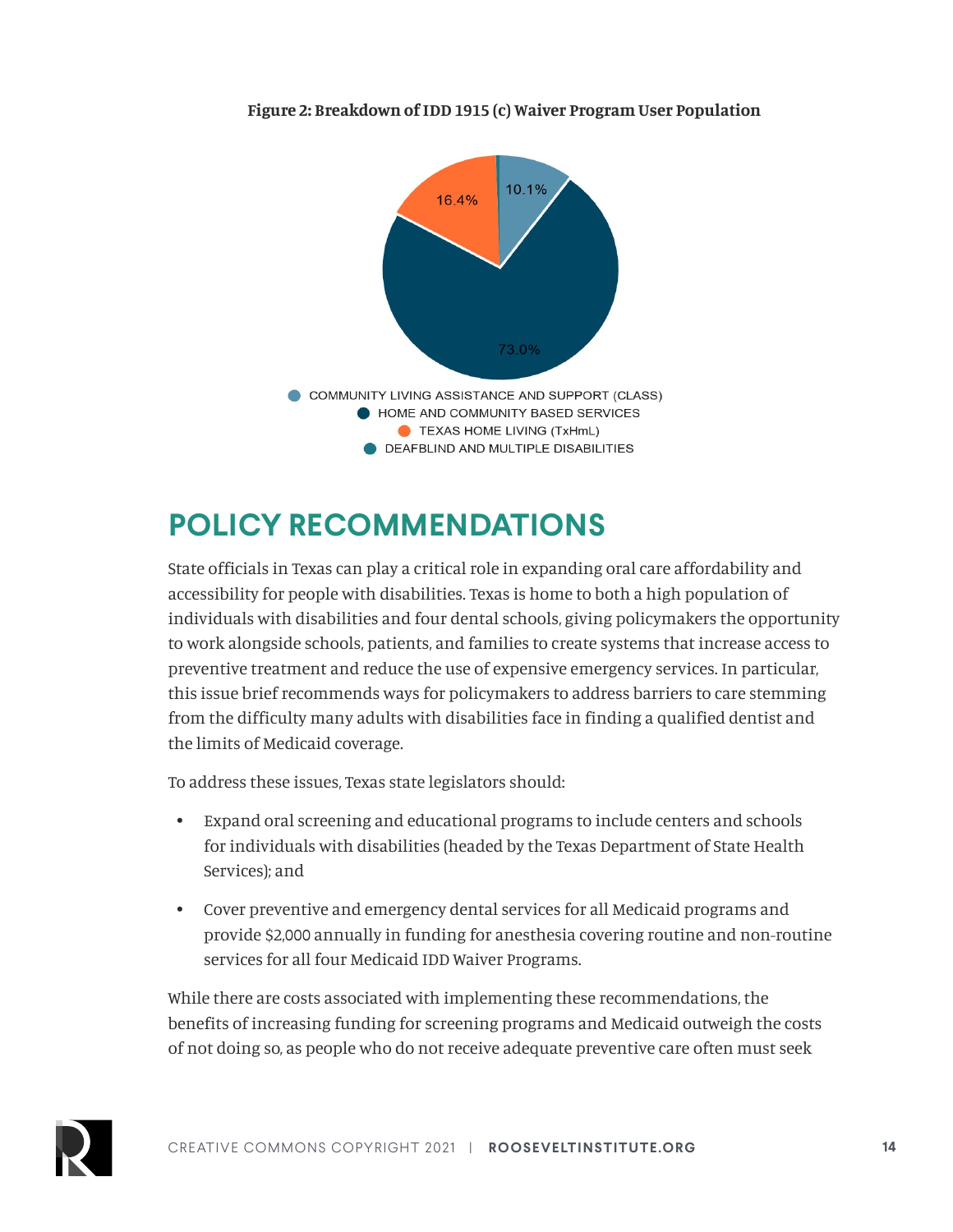expensive emergency care instead. The Texas Health Institute found that the cost of an emergency room visit for a non-traumatic dental condition was nine times greater on average than a preventive dental check-up (Texas Health Institute 2021). Needing to stay at the hospital for in-patient care increased the cost to 230 times greater (Coalition of Texans with Disabilities n.d.). It is important to note that a majority of dental conditions that brought patients to the ER were classified as preventable with proper dental care and treatment at a clinic (Texas Health Institute 2018). In an analysis of the implementation of one Medicaid program that covered non-traumatic dental conditions, the Health Policy Institute projected annual savings of \$5,489,814 in reduced emergency department visits and \$5,504,109 in reduced inpatient hospital admissions (Coalition of Texans with Disabilities n.d.). By investing governmental resources in preventive care, millions of dollars can be saved through the reduction of emergency department services. Access to additional preventive programs will thus have both cost-saving benefits and increase the health status for patients.

The following sections provide starting points to aid local and state government officials in determining how to best improve access to quality dental care for people with disabilities.

## EXPANDING DENTAL SCREENINGS AND EDUCATIONAL PROGRAMS

The Texas Department of State Health Services has a school-based screening program for dental care called Smiles in Schools, which focuses on pre-school and elementary school students. School-based screening programs send dental providers to conduct screenings in school settings—oftentimes in vulnerable communities that are at higher risk for tooth decay. Programs can include education, sealant application, fluoride application, and referrals to local dentists. Through these kinds of programs, students who may not normally have access to typical biannual dentist appointments—whether that is due to finances, transportation, or lack of knowledge—are provided the resources to begin maintaining their oral care.

In the Smiles in Schools program, five Regional Dental Teams go to Head Starts, preschools, and elementary schools around the state of Texas, where they provide preventive services such as oral education, dental sealants, and fluoride varnish treatments (Texas Department of State Health Services 2020). Dental providers then inform parents of the results of the screenings and any recommendations for further treatment. The Smiles in Schools program has proved to be successful. From the 2012–2013 school year to the

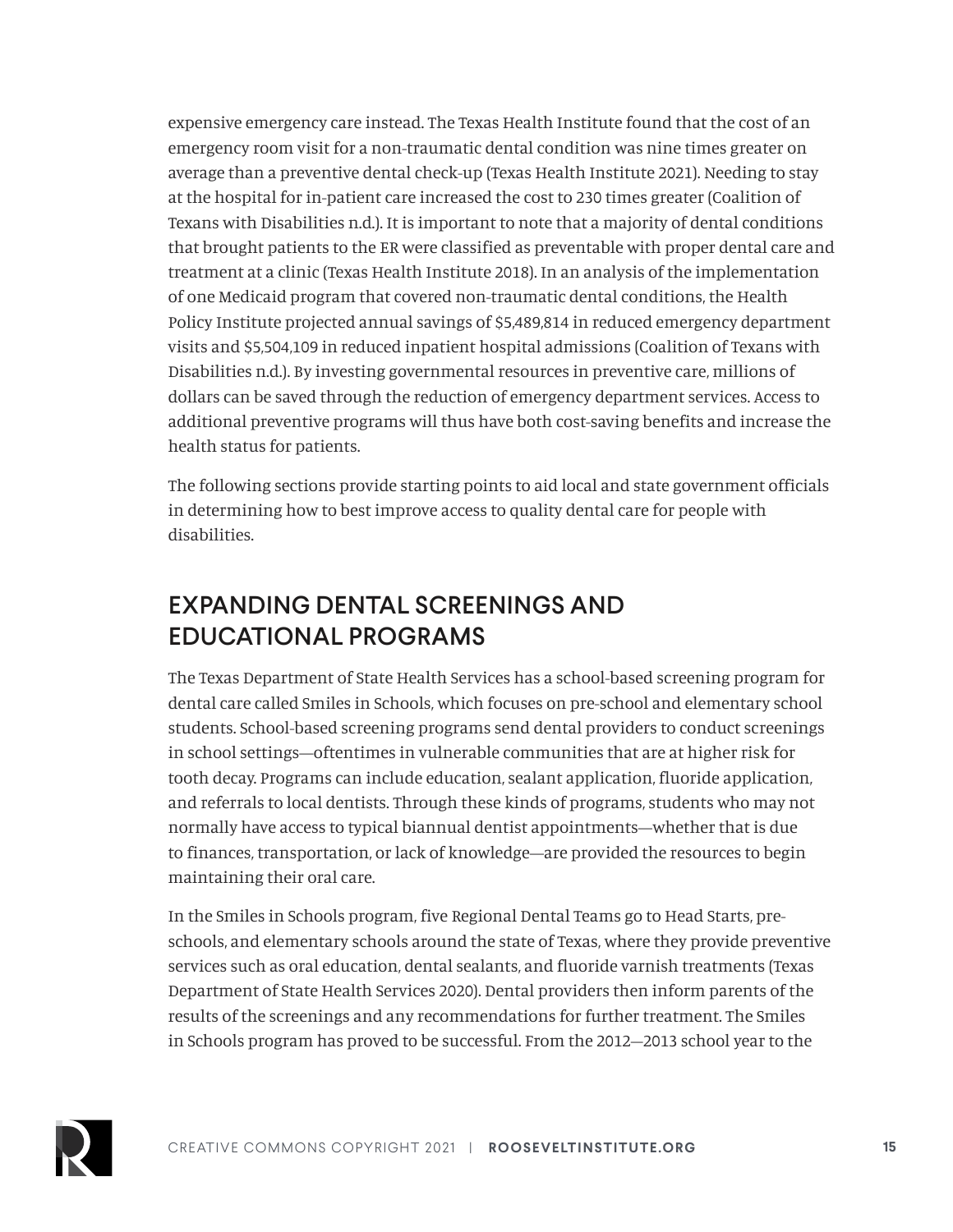2017–2018 school year, there was a roughly 10 percent decrease in the percentage of thirdgrade children across Texas with untreated tooth decay (DSHS Maternal and Child Health Epidemiology Unit 2018). This improvement allowed Texas to exceed the national target of 25.9 percent of children having untreated decay, with Texas dropping to 17.5 percent.

Using the Smiles in Schools program as a model, the Texas Department of Health Services should spearhead a similar program catered towards people with disabilities in order to ensure consistent access to oral care and provide a platform for education about the transition to adult care. In such a program, dental providers with the training to treat individuals with disabilities would go to locations such as disability day centers, therapy centers, special needs summer camps, and family support programs to provide oral screenings in a similar manner to the existing Smiles in Schools program. A guide created by Children at Risk found 30 organizations like those listed above dedicated to supporting individuals with disabilities just in the Dallas-Fort Worth metroplex (Children at Risk 2017).

The proposed program would give patients of all age ranges, not only school-aged children, access to quality dental care and could include the resources to maintain longterm quality oral care in addition to screenings. In locations serving younger populations, such as schools or summer camps, the program could be a venue for providing information to help families initiate the process of transitioning to adult dental care, connecting families to adult dental providers and helping them learn more about the new coverage options provided by insurance. For older populations, the program could connect individuals to the closest dentist with the proper education to treat them.

Through the creation and implementation of an expanded screening program, individuals with disabilities in and out of the traditional educational system and of all ages would have access to quality oral care and educational programs.

## EXPAND MEDICAID DENTAL BENEFITS

Texas Medicaid should expand so that all programs for individuals with disabilities provide preventive and emergency dental services. Texas is currently one of 28 states that does not provide expansive dental coverage through Medicaid. House Bill 4533, sponsored by State Reps. Stephanie Klick and Richard Raymond as well as state Sen. Lois Kolkhorst, which passed in 2019 and is set for implementation September 2023, called for a dental pilot program that provides coverage for preventive dental services for individuals not enrolled in waiver programs (Coalition of Texans with Disabilities n.d.; Texas Health and Human Services 2020).

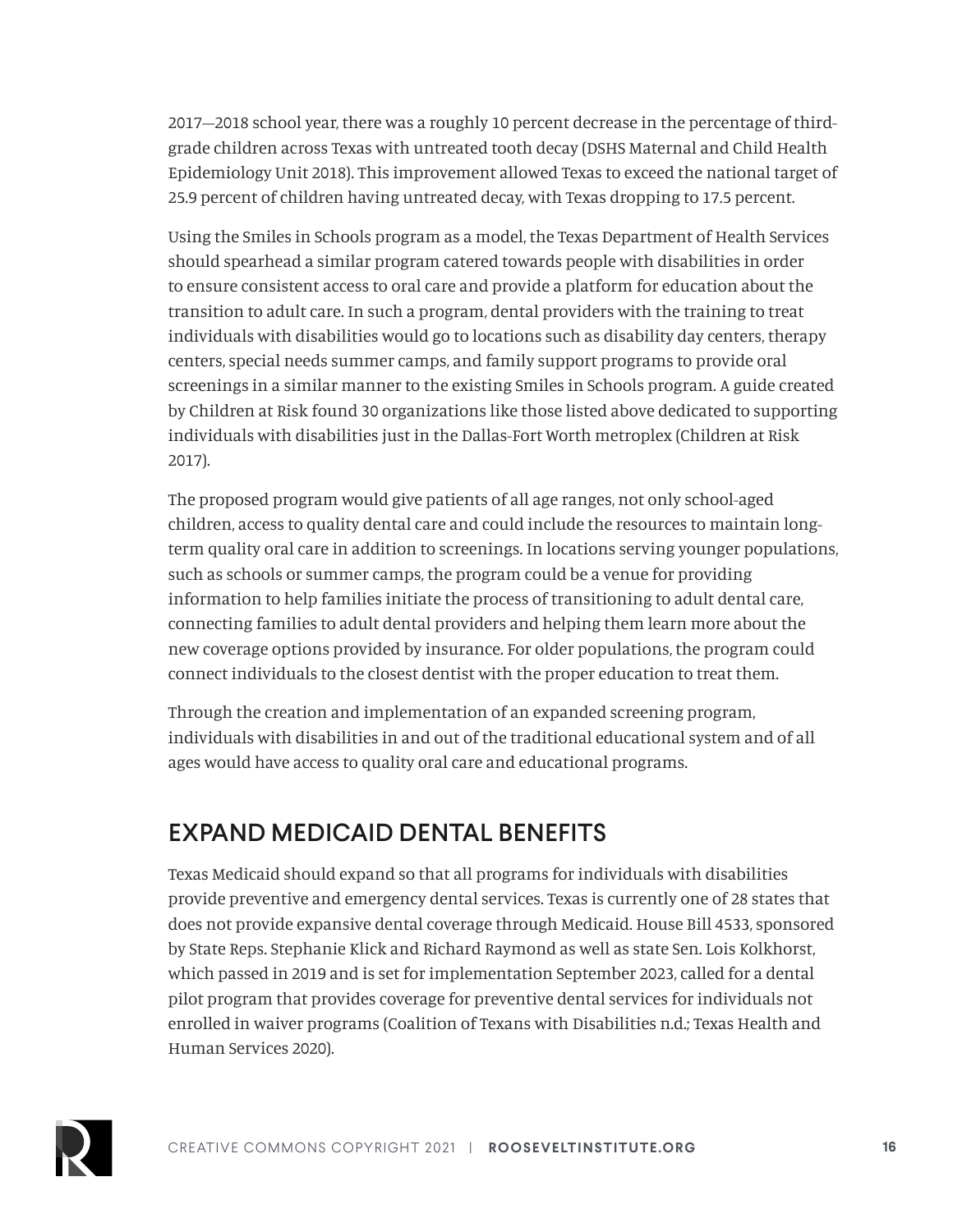However, in addition to the proposed expansion to Medicaid, the four IDD 1915 (c) Adult Waiver Programs that provide preventive and emergency services to people with disabilities should expand even further. The price of anesthesia on top of standard dental procedure costs can be a hindrance for individuals in current Medicaid waiver programs, as anesthesia is not always covered (and especially in preventive dental care). Only the Deaf Blind with Multiple Disabilities (DBMD) Program provides an additional \$2,000 funding for necessary routine local anesthesia.

Other states have recently addressed the necessity of covering the cost of anesthesia. Illinois Senate Bill 2493, which passed in July of 2021 and is set to be effective at the beginning of 2022 (Illinois Senate Democrats 2020), provides coverage for the cost of anesthetics for dental care in hospitals and surgical treatment centers for individuals with autism or a developmental disability. One of the co-sponsors of the bill, state Sen. Julie Morrison, described its importance: "Going to the dentist can be uncomfortable for anyone, but the stress is amplified for children and adults with autism and other developmental disabilities. Some patients with developmental disabilities are unable to endure regular dental exams or cleanings without general anesthesia. This measure will help more people be able to afford the treatment they need" (Illinois Senate Democrats 2020).

Texas Medicaid should provide an additional \$2,000 per year, similarly to the DBMD program, to the other three Medicaid IDD waiver programs, which lack anesthesia coverage for nonroutine services. In the Community Living Assistance and Support Services (CLASS) waiver program, the second highest populated waiver program, the average cost spent on sedation for SFY 2016 was \$1,060.38, a cost that could be fully covered with the added benefit. The cost of anesthesia varies widely on the type used and duration of use, in some situations amounting to thousands of dollars for one sitting. However, a \$2,000 benefit would be largely beneficial in helping patients pay for dental services by reducing or eliminating the out-of-pocket burden.

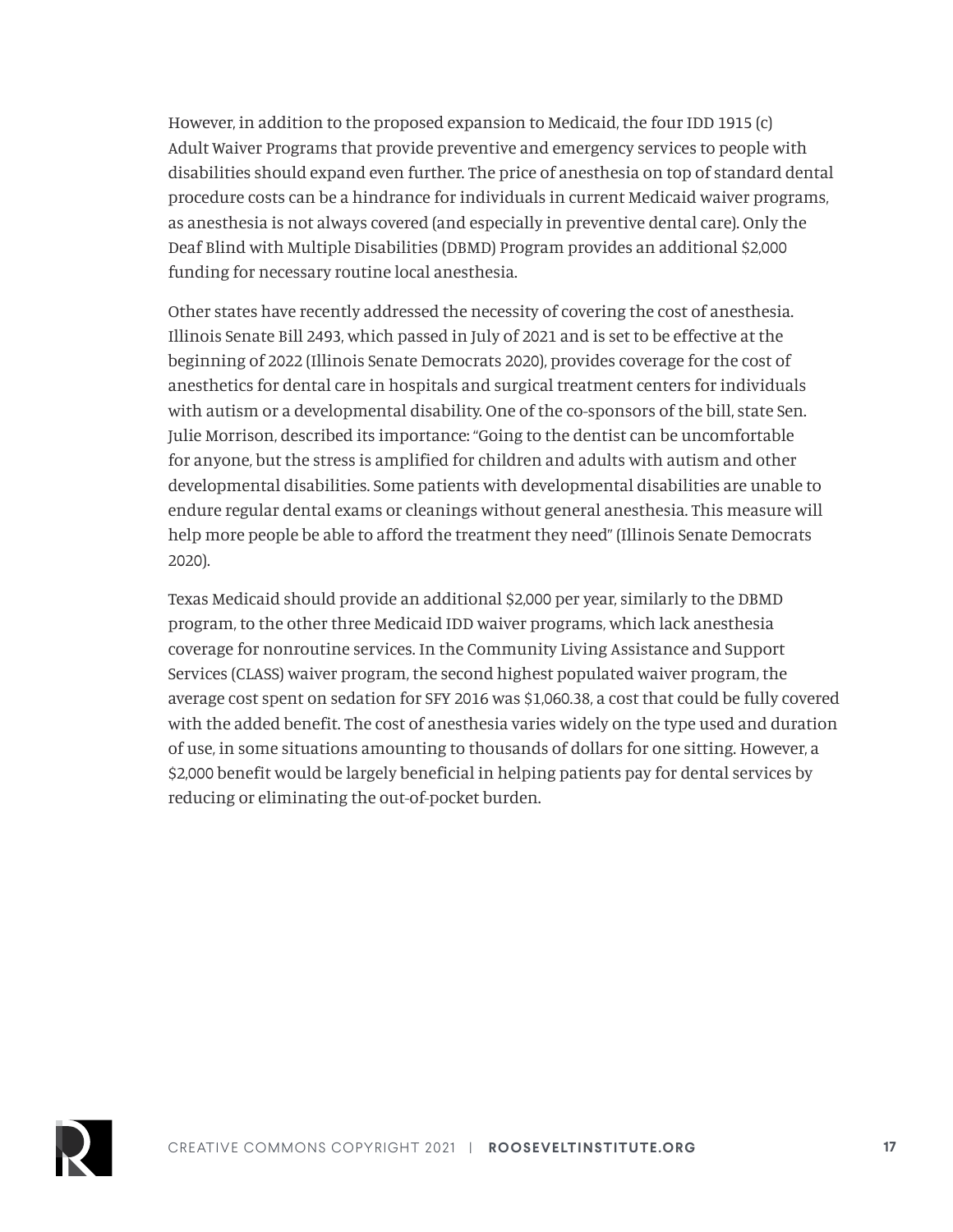# **CONCLUSION**

People with disabilities deserve accessible and affordable dental care—a fundamental component of health care that is crucial for preventing additional problems on top of an already complex medical history. The policy recommendations in this paper aim to improve dental care access in Texas, a state that is home to a large disabled population and that also contains numerous resource centers and dental schools. Texas has an opportunity to be a leader in the long overdue expansion of equitable access to dental care for people with disabilities. Through expanding a joint screening and educational program, the state can provide oral health care to a wider population—such as the care provided through existing general screening programs—while also taking steps to fill the knowledge gap many patients with disabilities face in transitioning to adult care. Additionally, allocating money for expansive dental coverage for Medicaid adults and anesthesia usage for individuals in IDD Waiver Programs, who typically have more severe disabilities, will help these patients eliminate the cost difficulties of preventive treatment. Dentistry plays a foundational role in health care and Texas has the opportunity to provide the necessary funding, accommodations, and education to help millions of individuals better access this critical public good and improve the overall health of the entire disability community.



## **APPENDIX**



*Source: (Downtown Dental Excellence n.d.)*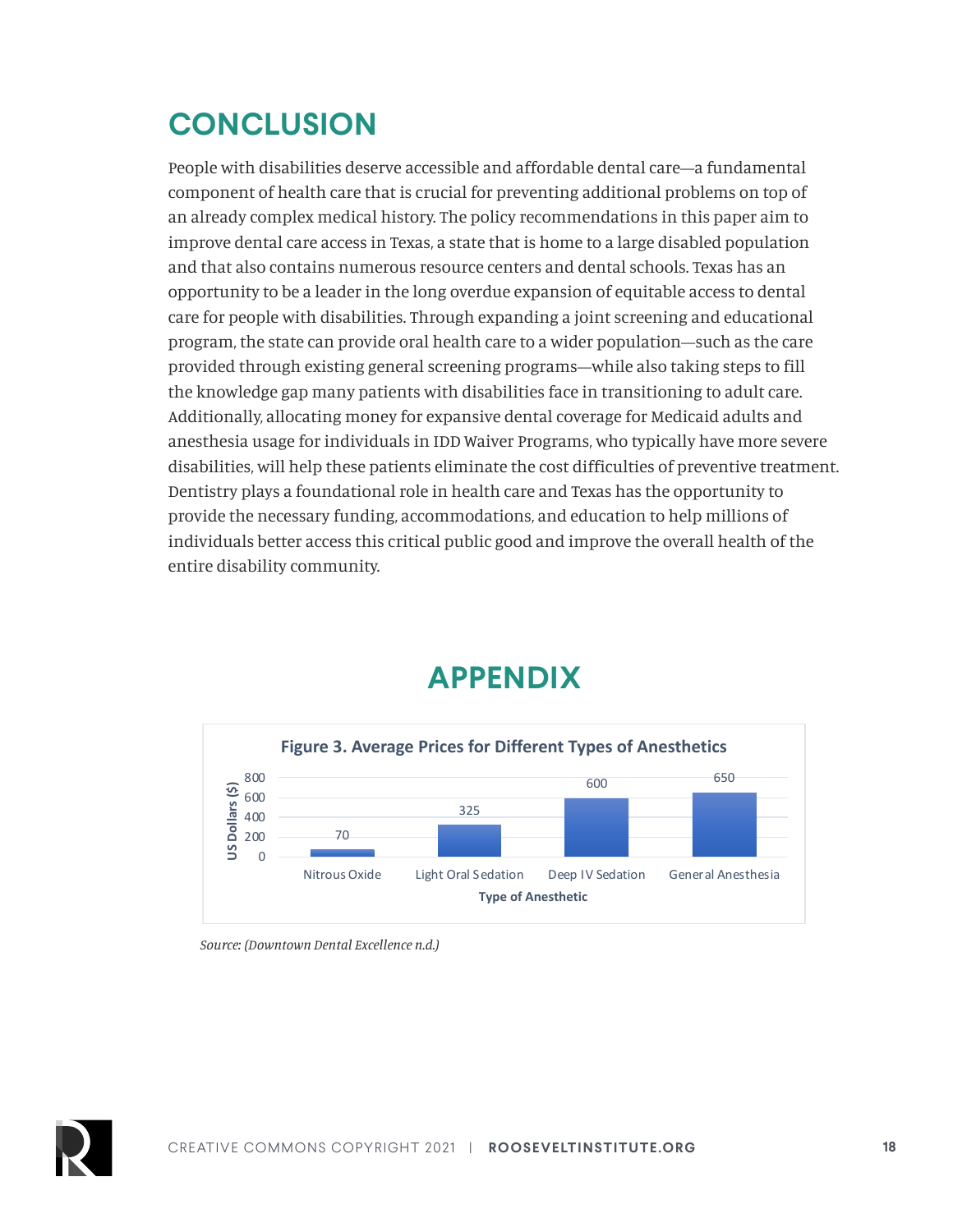## **REFERENCES**

- Adams, Gary. 2014. "How Much Money Does Sedation Dentistry Cost in 2020." Maryland Sedation Dentist in Burtonsville Silver Spring. October 16, 2014. [https://marylandsedationdentist.com/how-much-does](https://marylandsedationdentist.com/how-much-does-sedation-dentistry-cost/)[sedation-dentistry-cost/](https://marylandsedationdentist.com/how-much-does-sedation-dentistry-cost/).
- American Society of Anesthesiologists (ASA). 2020. "ASA Physical Status Classification System." Guidelines, Statements, Clinical Resources. Last updated December 13, 2020. [https://www.asahq.org/standards-and](https://www.asahq.org/standards-and-guidelines/asa-physical-status-classification-system)[guidelines/asa-physical-status-classification-system](https://www.asahq.org/standards-and-guidelines/asa-physical-status-classification-system).
- Arris, Monika, Teresa Moore, Jessica Shaw, Javier Arreola, Taylor Francis-Sloan, and Cynthia Silva. 2019. "Collin County FY 2020 Adopted Budget Numbers Only Version." Collin County. [https://www.collincountytx.gov/](https://www.collincountytx.gov/budget/Documents/budgets/FY2020AdoptedBudget-NumbersOnly.pdf) [budget/Documents/budgets/FY2020AdoptedBudget-NumbersOnly.pdf](https://www.collincountytx.gov/budget/Documents/budgets/FY2020AdoptedBudget-NumbersOnly.pdf).
- Bai, Nina. 2020. "For Patients With Special Needs, Any Dentist Is Hard to Find." UC San Francisco, February 24, 2020. [https://www.ucsf.edu/news/2020/02/416726/patients-special-needs-any-dentist-hard-find.](https://www.ucsf.edu/news/2020/02/416726/patients-special-needs-any-dentist-hard-find)
- Binder, Jeannie. n.d. "Contour June/July 2020." Accessed August 20, 2021. [http://digitaleditions.](http://digitaleditions.walsworthprintgroup.com/publication/frame.php?i=660386&p=&pn=&ver=html5&view=articleBrowser&article_id=3675799) [walsworthprintgroup.com/publication/frame.](http://digitaleditions.walsworthprintgroup.com/publication/frame.php?i=660386&p=&pn=&ver=html5&view=articleBrowser&article_id=3675799) [php?i=660386&p=&pn=&ver=html5&view=articleBrowser&article\\_id=3675799](http://digitaleditions.walsworthprintgroup.com/publication/frame.php?i=660386&p=&pn=&ver=html5&view=articleBrowser&article_id=3675799).
- Borel, Dennis. 2021. "Being Right Is Not Enough. How Advocates Brought Dental Access to Medicaid Adults with Disabilities." *Texas Health Institute* (blog). June 30, 2021. [http://www.texashealthinstitute.org/2/](http://www.texashealthinstitute.org/2/post/2021/06/being-right-is-not-enough-how-advocates-brought-dental-access-to-medicaid-adults-with-disabilities.html) [post/2021/06/being-right-is-not-enough-how-advocates-brought-dental-access-to-medicaid-adults-with](http://www.texashealthinstitute.org/2/post/2021/06/being-right-is-not-enough-how-advocates-brought-dental-access-to-medicaid-adults-with-disabilities.html)[disabilities.html.](http://www.texashealthinstitute.org/2/post/2021/06/being-right-is-not-enough-how-advocates-brought-dental-access-to-medicaid-adults-with-disabilities.html)
- Burroughs, Melissa, Nichole Edralin, and Eliot Fishman. 2019. "Improving Access to Oral Health Care for Adults with Disabilities Can Improve Their Health and Well-Being." [https://familiesusa.org/wp-content/](https://familiesusa.org/wp-content/uploads/2019/10/OH_Oral-Health-and-People-with-Disabilities_IssueBrief.pdf) [uploads/2019/10/OH\\_Oral-Health-and-People-with-Disabilities\\_IssueBrief.pdf.](https://familiesusa.org/wp-content/uploads/2019/10/OH_Oral-Health-and-People-with-Disabilities_IssueBrief.pdf)
- California Dental Association (CDA). 2019. "'Life-Changing' Grants Awarded to 38 Dentists Committed to Medi-Cal." CDA, August 19, 2019. [https://www.cda.org/Home/News-and-Events/Newsroom/Article-Details/](https://www.cda.org/Home/News-and-Events/Newsroom/Article-Details/Life-changing-grants-awarded-to-38-dentists-committed-to-Medi-Cal) [Life-changing-grants-awarded-to-38-dentists-committed-to-Medi-Cal](https://www.cda.org/Home/News-and-Events/Newsroom/Article-Details/Life-changing-grants-awarded-to-38-dentists-committed-to-Medi-Cal).
- Caputo, Anthony Charles. 2009. "Providing Deep Sedation and General Anesthesia for Patients with Special Needs in the Dental Office-Based Setting." *Special Care in Dentistry* 29, no. 1 (January): 26–30. [https://doi.](https://doi.org/10.1111/j.1754-4505.2008.00059.x) [org/10.1111/j.1754-4505.2008.00059.x](https://doi.org/10.1111/j.1754-4505.2008.00059.x).
- Center for Health Care Strategies, Inc. 2019. "Medicaid Adult Dental Benefits: An Overview." [https://www.chcs.](https://www.chcs.org/media/Adult-Oral-Health-Fact-Sheet_091519.pdf) [org/media/Adult-Oral-Health-Fact-Sheet\\_091519.pdf](https://www.chcs.org/media/Adult-Oral-Health-Fact-Sheet_091519.pdf).
- Chavis, Sydnee, and Glenn Canares. 2020. "The Transition of Patients with Special Health Care Needs From Pediatric to Adult-Based Dental Care: A Scoping Review." *Pediatric Dentistry* 42, no. 2 (March/April): 101–9. <https://www.aapd.org/globalassets/media/publications/open-access/101-9.pdf>.
- Children at Risk. 2017. "North Texas Organizations That Support Students with Special Needs." [https://](https://texasschoolguide.org/content/uploads/2017/08/NTX-SP-Orgs.pdf) [texasschoolguide.org/content/uploads/2017/08/NTX-SP-Orgs.pdf.](https://texasschoolguide.org/content/uploads/2017/08/NTX-SP-Orgs.pdf)
- Children's Health Alliance of Wisconsin. 2017. *Alliance Annual Report 2017*. Madison, WI: CHAWisconsin. [https://](https://www.chawisconsin.org/download/2017-annual-report/?wpdmdl=3715&refresh=607bccafa27e51618726063) [www.chawisconsin.org/download/2017-annual-report/?wpdmdl=3715&refresh=607bccafa2](https://www.chawisconsin.org/download/2017-annual-report/?wpdmdl=3715&refresh=607bccafa27e51618726063) [7e51618726063](https://www.chawisconsin.org/download/2017-annual-report/?wpdmdl=3715&refresh=607bccafa27e51618726063).
- Children's Health Alliance of Wisconsin. 2019. "Wisconsin Seal-A-Smile Announces Grant Recipients." *Children's Health Alliance of Wisconsin* (blog). August 1, 2019. [https://www.chawisconsin.org/wisconsin-seal-a-smile](https://www.chawisconsin.org/wisconsin-seal-a-smile-announces-grant-recipients/)[announces-grant-recipients/.](https://www.chawisconsin.org/wisconsin-seal-a-smile-announces-grant-recipients/)

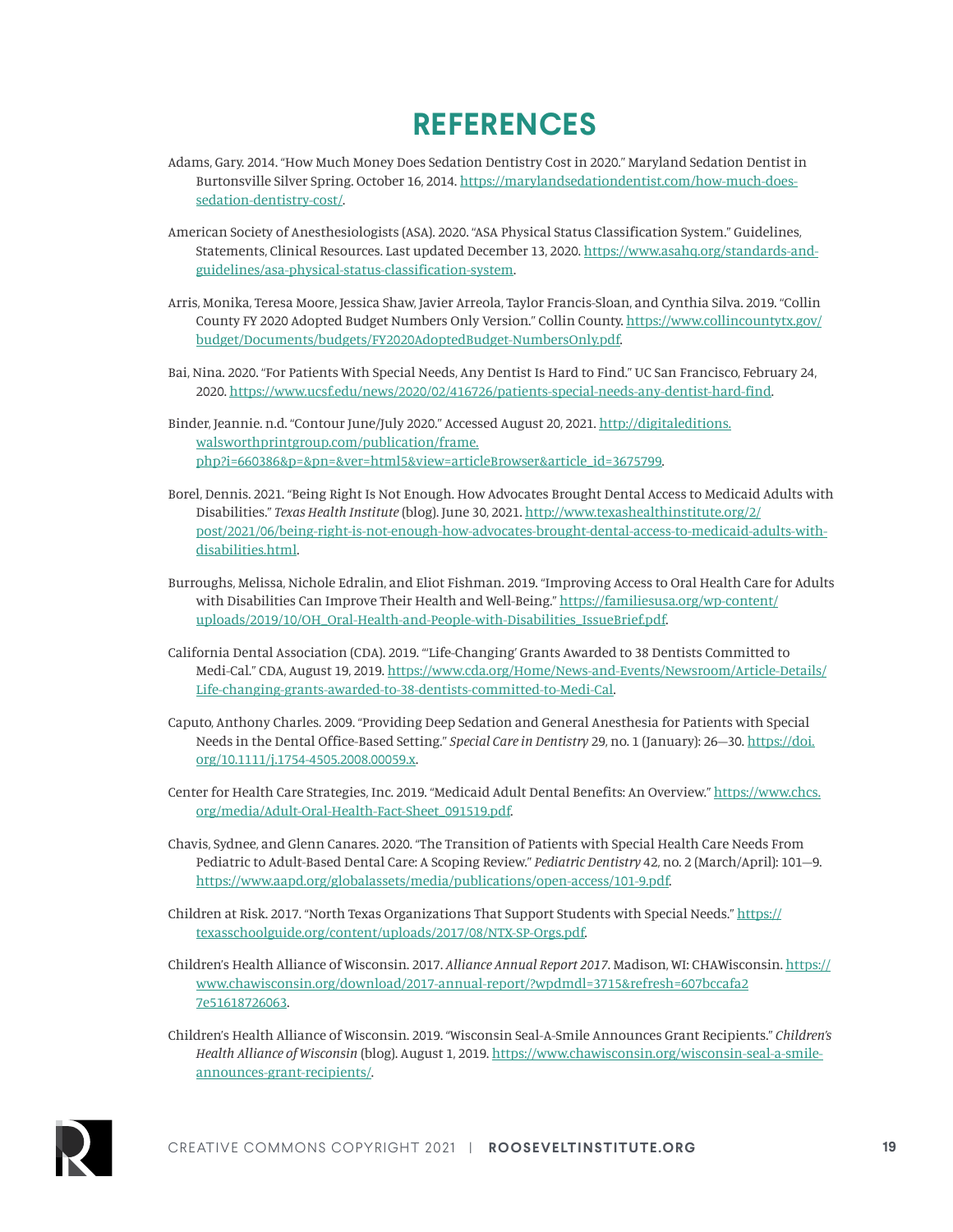- Coalition of Texans with Disabilities (CTD). n.d. "Access to Oral and Dental Care." Last accessed August 19, 2021. [https://www.txdisabilities.org/access-to-oral-and-dental-care.](https://www.txdisabilities.org/access-to-oral-and-dental-care)
- Collin County Health Care Foundation. n.d. "FY 2021 Services Agreement Guidelines and Instructions." [https://](https://www.collincountytx.gov/public_information/features/Documents/2021%20Service%20Agreement%20Guidelines%20Application.pdf) [www.collincountytx.gov/public\\_information/features/Documents/2021%20Service%20Agreement%20](https://www.collincountytx.gov/public_information/features/Documents/2021%20Service%20Agreement%20Guidelines%20Application.pdf) [Guidelines%20Application.pdf](https://www.collincountytx.gov/public_information/features/Documents/2021%20Service%20Agreement%20Guidelines%20Application.pdf).
- Division of Oral Health. 2021. "Disparities in Oral Health | Division of Oral Health | CDC." February 5, 2021. [https://www.cdc.gov/oralhealth/oral\\_health\\_disparities/index.htm](https://www.cdc.gov/oralhealth/oral_health_disparities/index.htm).
- Downtown Dental Excellence. n.d. "How Much Does Sedation Dentistry Cost?" Accessed July 26, 2021. [https://](https://drsikes.com/sedation-dentist-cost/) [drsikes.com/sedation-dentist-cost/.](https://drsikes.com/sedation-dentist-cost/)
- DSHS Maternal and Child Health Epidemiology Unit. 2018. "Third Grade Oral Health Screening Survey 2017- 2018." Texas Department of State Health Services. [https://www.dshs.texas.gov/dental/pdf/Third-Grade-](https://www.dshs.texas.gov/dental/pdf/Third-Grade-Oral-Health-Screening-Survey-Findings.pdf)[Oral-Health-Screening-Survey-Findings.pdf](https://www.dshs.texas.gov/dental/pdf/Third-Grade-Oral-Health-Screening-Survey-Findings.pdf).
- Elderbrook, Megan, Mai Ka Hang, and Melissa Olson. 2018. *2018 Healthy Smiles Healthy Growth: Wisconsin's Third Grade Children*. Madison, WI: Wisconsin Department of Health Services. [https://www.dhs.wisconsin.gov/](https://www.dhs.wisconsin.gov/publications/p0/p00589.pdf) [publications/p0/p00589.pdf](https://www.dhs.wisconsin.gov/publications/p0/p00589.pdf).
- Garvin, Jennifer. 2019. "Predoctoral Programs Now Required to Educate Students on Managing Patients with Disabilities." American Dental Association (ADA), October 16, 2019. [https://www.ada.org/en/publications/](https://www.ada.org/en/publications/ada-news/2019-archive/october/predoctoral-programs-now-required-to-educate-students-on-managing-patients-with-disabilities) [ada-news/2019-archive/october/predoctoral-programs-now-required-to-educate-students-on-managing](https://www.ada.org/en/publications/ada-news/2019-archive/october/predoctoral-programs-now-required-to-educate-students-on-managing-patients-with-disabilities)[patients-with-disabilities](https://www.ada.org/en/publications/ada-news/2019-archive/october/predoctoral-programs-now-required-to-educate-students-on-managing-patients-with-disabilities).
- Health and Human Services Commission. 2018. "Dental Services for Adults with Disabilities Report." Texas Health and Human Services. [https://www.hhs.texas.gov/sites/default/files/documents/laws-regulations/](https://www.hhs.texas.gov/sites/default/files/documents/laws-regulations/reports-presentations/2018/hb-3295-sb-1-dental-services-adults-disabilities-dec-2018.pdf) [reports-presentations/2018/hb-3295-sb-1-dental-services-adults-disabilities-dec-2018.pdf](https://www.hhs.texas.gov/sites/default/files/documents/laws-regulations/reports-presentations/2018/hb-3295-sb-1-dental-services-adults-disabilities-dec-2018.pdf).
- Huertas, Tiffany. 2019. "Local Dental School Taking Steps to Serve People with Special Needs." *KSAT*, October 29, 2019. [https://www.ksat.com/news/2019/10/29/local-dental-school-taking-steps-to-serve-people-with](https://www.ksat.com/news/2019/10/29/local-dental-school-taking-steps-to-serve-people-with-special-needs/)[special-needs/.](https://www.ksat.com/news/2019/10/29/local-dental-school-taking-steps-to-serve-people-with-special-needs/)
- Illinois Senate Democrats. 2020. "Morrison Measure Expands Dental Care for People with Developmental Disabilities." ISDC. February 19, 2020. [https://www.illinoissenatedemocrats.com/caucus-news/39-senator](https://www.illinoissenatedemocrats.com/caucus-news/39-senator-julie-a-morrison-news/471-morrison-measure-expands-dental-care-for-people-with-developmental-disabilities)[julie-a-morrison-news/471-morrison-measure-expands-dental-care-for-people-with-developmental](https://www.illinoissenatedemocrats.com/caucus-news/39-senator-julie-a-morrison-news/471-morrison-measure-expands-dental-care-for-people-with-developmental-disabilities)[disabilities.](https://www.illinoissenatedemocrats.com/caucus-news/39-senator-julie-a-morrison-news/471-morrison-measure-expands-dental-care-for-people-with-developmental-disabilities)
- Jakovčev, Mirjana, Andrea Gaspar, and Jasna Ostojic. 2017. "Stress During Dental Treatment in People with Intellectual Disabilities." *Hrvatska Revija Za Rehabilitacijska Istraživanja* 53, 88–97. [https://www.proquest.](https://www.proquest.com/openview/53185ba0b5cd9709a9721611be662835/1?pq-origsite=gscholar&cbl=2027548) [com/openview/53185ba0b5cd9709a9721611be662835/1?pq-origsite=gscholar&cbl=2027548](https://www.proquest.com/openview/53185ba0b5cd9709a9721611be662835/1?pq-origsite=gscholar&cbl=2027548).
- JDC Content Committee. 2020. "Dental & Oral Health Statistics in Texas." *Jefferson Dental & Orthodontics* (blog). November 16, 2020.<https://www.jeffersondentalclinics.com/blog/dental-oral-health-statistics-in-texas>.
- Jones, Lindsay. 2018. "Advocates Focus on Inclusion to Improve Public Policy Affecting Individuals with Disabilities." *Insight Into Diversity*, February 8, 2018. [https://www.insightintodiversity.com/advocates-focus](https://www.insightintodiversity.com/advocates-focus-on-inclusion-to-improve-public-policy-affecting-individuals-with-disabilities/)[on-inclusion-to-improve-public-policy-affecting-individuals-with-disabilities/](https://www.insightintodiversity.com/advocates-focus-on-inclusion-to-improve-public-policy-affecting-individuals-with-disabilities/).
- Kaur, Puneet, Simarpreet Singh, Anmol Mathur, Diljot Kaur Makkar, Vikram Pal Aggarwal, Manu Batra, Anshika Sharma, and Nikita Goyal. 2017. "Impact of Dental Disorders and its Influence on Self Esteem Levels among Adolescents." *Journal of Clinical and Diagnostic Research* 11, no. 4 (April): ZC05–8. [https://doi.](https://doi.org/10.7860/JCDR/2017/23362.9515) [org/10.7860/JCDR/2017/23362.9515.](https://doi.org/10.7860/JCDR/2017/23362.9515)

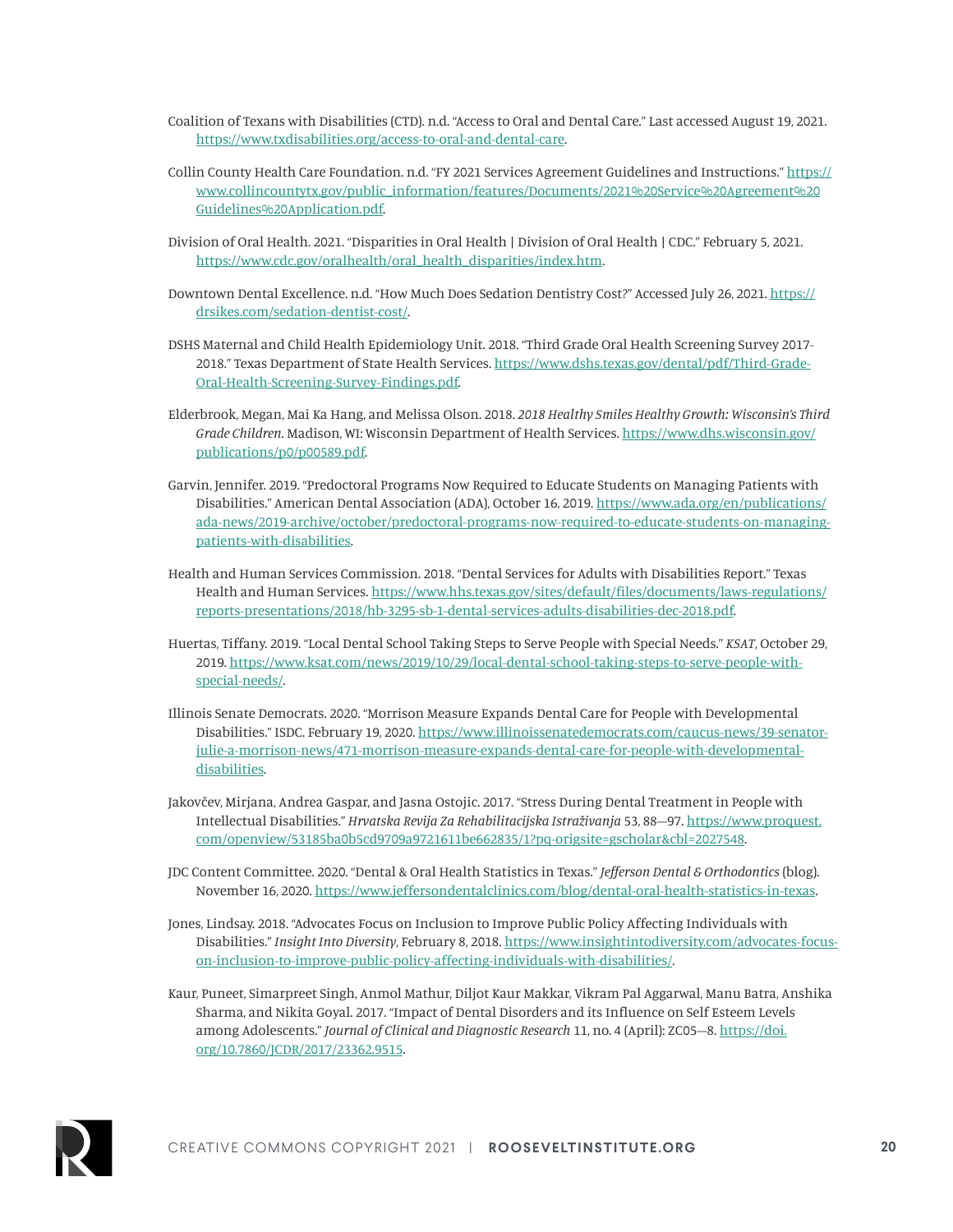- Kennedy, A., F. Sloman, J. A. Douglass, and S. M. Sawyer. 2007. "Young People with Chronic Illness: The Approach to Transition." *Internal Medicine Journal* 37, no, 8 (July): 555–60. [https://doi.](https://doi.org/10.1111/j.1445-5994.2007.01440.x) [org/10.1111/j.1445-5994.2007.01440.x](https://doi.org/10.1111/j.1445-5994.2007.01440.x).
- Medicaid and CHIP Payment and Access Commission. 2021. "Medicaid Coverage of Adult Dental Services," January. [https://www.macpac.gov/wp-content/uploads/2021/01/Medicaid-Coverage-of-Adult-Dental-](https://www.macpac.gov/wp-content/uploads/2021/01/Medicaid-Coverage-of-Adult-Dental-Services.pdf)[Services.pdf](https://www.macpac.gov/wp-content/uploads/2021/01/Medicaid-Coverage-of-Adult-Dental-Services.pdf).
- McManus, M. A., L. R. Pollack, W. C. Cooley, J. W. McAllister, D. Lotstein, B. Strickland, and M. Y. Mann. 2013. "Current Status of Transition Preparation Among Youth With Special Needs in the United States." *Pediatrics: Official Journal of the American Academy of Pediatrics* 131, no. 6 (June): 1090–97. [https://doi.org/10.1542/peds.2012-](https://doi.org/10.1542/peds.2012-3050) [3050](https://doi.org/10.1542/peds.2012-3050).
- Mejia, Gloria C., Hawazin W. Elani, Sam Harper, W. Murray Thomson, Xiangqun Ju, Ichiro Kawachi, Jay S. Kaufman, and Lisa M. Jamieson. 2018. "Socioeconomic Status, Oral Health and Dental Disease in Australia, Canada, New Zealand and the United States." *BMC Oral Health* 18, no. 1 (October): 176. [https://doi.](https://doi.org/10.1186/s12903-018-0630-3) [org/10.1186/s12903-018-0630-3](https://doi.org/10.1186/s12903-018-0630-3).
- Meldon, Perri. 2019. "Disability History: The Disability Rights Movement." US National Park Service, December 19, 2019. <https://www.nps.gov/articles/disabilityhistoryrightsmovement.htm>.
- Milano, Michael. 2017. "Oral Healthcare for Persons With Intellectual or Developmental Disabilities: Why Is There a Disparity?" *Compendium of Continuing Education in Dentistry* 38, no. 11 (November/December). [https://www.aegisdentalnetwork.com/cced/2017/11/oral-healthcare-for-persons-with-intellectual-or](https://www.aegisdentalnetwork.com/cced/2017/11/oral-healthcare-for-persons-with-intellectual-or-developmental-disabilities-why-is-there-a-disparity)[developmental-disabilities-why-is-there-a-disparity.](https://www.aegisdentalnetwork.com/cced/2017/11/oral-healthcare-for-persons-with-intellectual-or-developmental-disabilities-why-is-there-a-disparity)
- Nasca, Thomas. 2021. "NCD Letter to the ACGME Regarding Disability Competency Training of Medical Professionals." July 16, 2021. [https://ncd.gov/publications/2021/ncd-letter-acgme-regarding-disability](https://ncd.gov/publications/2021/ncd-letter-acgme-regarding-disability-competency-training-medical-professionals)[competency-training-medical-professionals.](https://ncd.gov/publications/2021/ncd-letter-acgme-regarding-disability-competency-training-medical-professionals)
- National Council on Disability (NCD). 2017. *Neglected for Too Long: Dental Care for People with Intellectual and Developmental Disabilities*. Washington, DC: NCD. [https://ncd.gov/publications/2017/dental-issue-brief.](https://ncd.gov/publications/2017/dental-issue-brief)
- National Council on Disability (NCD). 2019. "At NCD's Recommendation, All U.S. Dental Schools Will Train Students to Manage Treatment of People with Intellectual, Developmental Disabilities." August 14, 2019. <https://ncd.gov/newsroom/2019/dental-schools-IDDD>.
- National Institute of Dental and Craniofacial Research. 2009. "Practical Oral Care for People With Developmental Disabilities." [https://www.nidcr.nih.gov/sites/default/files/2017-09/practical-oral-care](https://www.nidcr.nih.gov/sites/default/files/2017-09/practical-oral-care-development-disabilities.pdf)[development-disabilities.pdf.](https://www.nidcr.nih.gov/sites/default/files/2017-09/practical-oral-care-development-disabilities.pdf)
- Office of Disease Prevention and Health Promotion (ODPHP). 2021. "Oral Health." Leading Health Indicators. Last updated August 18, 2021. [https://www.healthypeople.gov/2020/leading-health-indicators/2020-lhi](https://www.healthypeople.gov/2020/leading-health-indicators/2020-lhi-topics/Oral-Health)[topics/Oral-Health.](https://www.healthypeople.gov/2020/leading-health-indicators/2020-lhi-topics/Oral-Health)
- Office of the Governor, State of Wisconsin. 2019. "Gov. Evers' Budget Gives Wisconsin Reason to Smile, \$2 Million Will Expand Dental Services and \$1 Million for Free and Charitable Health Centers." Press Release, August 8, 2019. [https://content.govdelivery.com/accounts/WIGOV/bulletins/2574f73.](https://content.govdelivery.com/accounts/WIGOV/bulletins/2574f73)
- Parkland Community Health Plan, Inc. 2013. "Parkland Community Health Plan: Medicaid and CHIP/CHIP Perinate Provider Manual." [http://dev.gibagroup.com/parklandhmo/wp-content/uploads/2014/02/](http://dev.gibagroup.com/parklandhmo/wp-content/uploads/2014/02/PCHP-Medicaid-Prov-Manual.pdf) [PCHP-Medicaid-Prov-Manual.pdf.](http://dev.gibagroup.com/parklandhmo/wp-content/uploads/2014/02/PCHP-Medicaid-Prov-Manual.pdf)

Paying for Senior Care. 2021. "2021 Federal Poverty Guidelines / Federal Poverty Levels." Updated July 16, 2021. <https://www.payingforseniorcare.com/federal-poverty-level>.

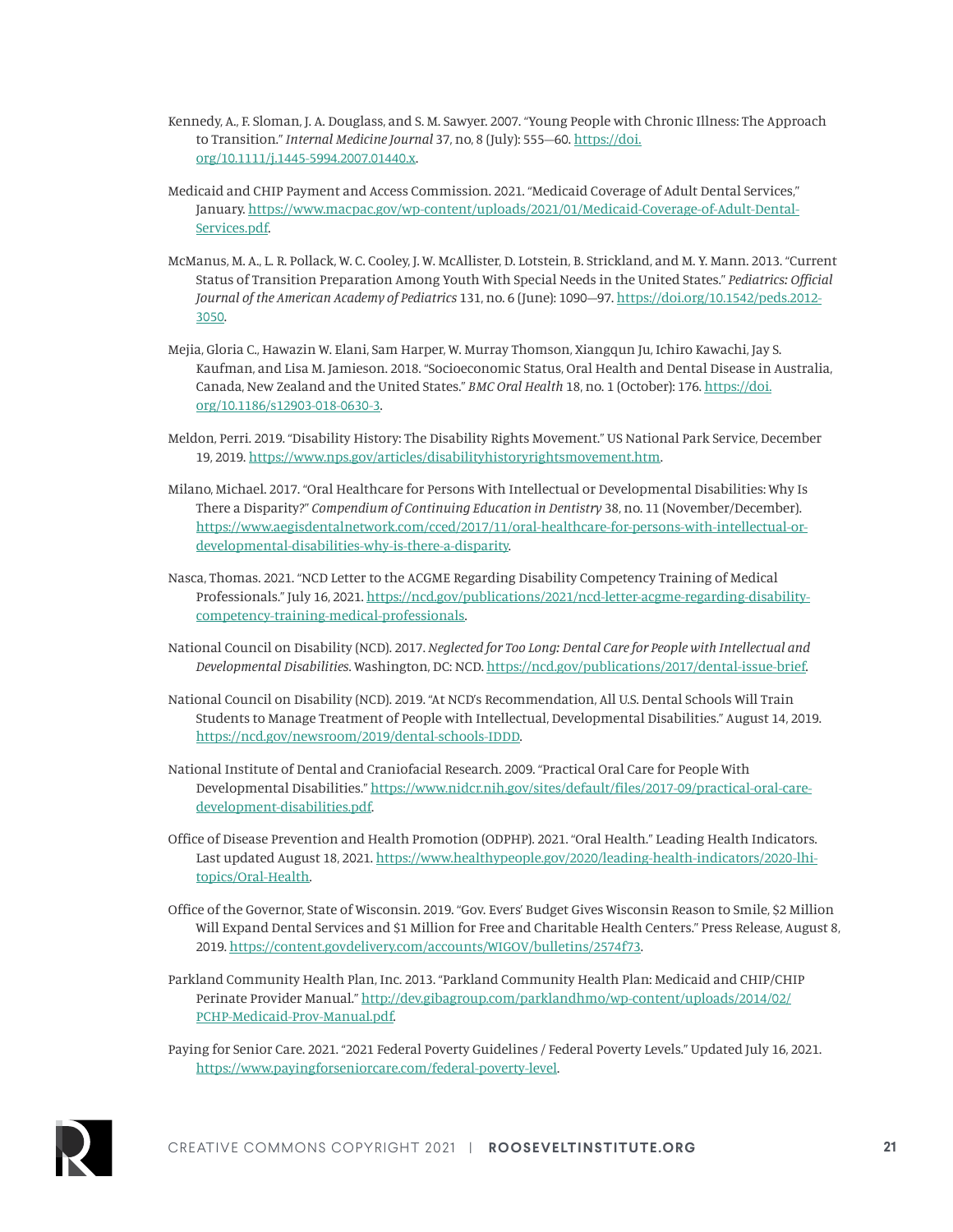State Bar of Texas. 2015. "Dental Costs With and Without Insurance." *Texas Bar Private Insurance Exchange* (blog). April 6, 2015. [https://texasbar.memberbenefits.com/2015/04/06/dental-costs-with-and-without-insurance/.](https://texasbar.memberbenefits.com/2015/04/06/dental-costs-with-and-without-insurance/)

- Texas Department of State Health Services. 2020. "Public Health Region 6 & 5S Oral Health Services." Texas Health and Human Services. Updated June 16, 2020.<https://www.dshs.texas.gov/region6-5/dental6.shtm>.
- Texas Health and Human Services. 2021. "Smiles in Schools." Texas Department of State Health Services. February 22, 2021. <https://www.dshs.texas.gov/dental/School-based-clinics.aspx>.
- Texas Health Institute. 2018. *Oral Health in Texas: Bridging Gaps and Filling Needs*. Austin, TX: Texas Health Institute. [https://www.texashealthinstitute.org/uploads/1/3/5/3/13535548/thi\\_report\\_final.pdf.](https://www.texashealthinstitute.org/uploads/1/3/5/3/13535548/thi_report_final.pdf)
- Texas Health Institute. 2021. *Implementing a Medicaid Dental Benefit for Adults with Disabilities Can Yield Significant Cost Savings*. Austin, TX: Texas Health Institute. [https://www.texashealthinstitute.org/](https://www.texashealthinstitute.org/uploads/3/9/5/2/39521365/oral_health_brief-_implementing_a_medicaid_dental_benefit_for_adults_with_disabilities_digital.pdf) [uploads/3/9/5/2/39521365/oral\\_health\\_brief-\\_implementing\\_a\\_medicaid\\_dental\\_benefit\\_for\\_adults\\_](https://www.texashealthinstitute.org/uploads/3/9/5/2/39521365/oral_health_brief-_implementing_a_medicaid_dental_benefit_for_adults_with_disabilities_digital.pdf) [with\\_disabilities\\_digital.pdf](https://www.texashealthinstitute.org/uploads/3/9/5/2/39521365/oral_health_brief-_implementing_a_medicaid_dental_benefit_for_adults_with_disabilities_digital.pdf).
- Texas Workforce Investment Council. 2016. *People with Disabilities: A Texas Profile*. Austin, TX: Texas Workforce Investment Council. [https://gov.texas.gov/uploads/files/organization/twic/Disabilities\\_Profile.pdf](https://gov.texas.gov/uploads/files/organization/twic/Disabilities_Profile.pdf).
- Texas Workforce Investment Council. 2019. *People with Disabilities: A Texas Profile, 2019 Update*. Austin, TX: Texas Workforce Investment Council. [https://gov.texas.gov/uploads/files/organization/twic/Disabilities-](https://gov.texas.gov/uploads/files/organization/twic/Disabilities-Summary.pdf)[Summary.pdf](https://gov.texas.gov/uploads/files/organization/twic/Disabilities-Summary.pdf).
- The Arc. n.d. "Medicaid & People With Disabilities." Policy & Advocacy—Medicaid. Accessed July 31, 2021. [https://](https://thearc.org/policy-advocacy/medicaid/) [thearc.org/policy-advocacy/medicaid/.](https://thearc.org/policy-advocacy/medicaid/)
- Tuller, David. 2019. "Dental Care Is Tough to Find for People with Autism, Other Developmental Disorders." *Washington Post*, April 22, 2019. [https://www.washingtonpost.com/national/health-science/dental-care-is](https://www.washingtonpost.com/national/health-science/dental-care-is-tough-to-find-for-people-with-autism-other-developmental-disorders/2019/04/19/80238a38-54a5-11e9-814f-e2f46684196e_story.html)[tough-to-find-for-people-with-autism-other-developmental-disorders/2019/04/19/80238a38-54a5-11e9-](https://www.washingtonpost.com/national/health-science/dental-care-is-tough-to-find-for-people-with-autism-other-developmental-disorders/2019/04/19/80238a38-54a5-11e9-814f-e2f46684196e_story.html) [814f-e2f46684196e\\_story.html.](https://www.washingtonpost.com/national/health-science/dental-care-is-tough-to-find-for-people-with-autism-other-developmental-disorders/2019/04/19/80238a38-54a5-11e9-814f-e2f46684196e_story.html)
- UCLA Health. n.d. "Types of Anesthesia." UCLA Anesthesiology & Perioperative Medicine. Accessed August 20, 2021. [https://www.uclahealth.org/anes/types-of-anesthesia.](https://www.uclahealth.org/anes/types-of-anesthesia)
- United Cerebral Palsy (UCP), and the Ancor Foundation. 2019. *The Case For Inclusion Report*. Washington, DC: UCP. [http://mediad.publicbroadcasting.net/p/wusf/files/201901/UCP\\_Case\\_for\\_Inclusion\\_Report\\_2019\\_Final\\_](http://mediad.publicbroadcasting.net/p/wusf/files/201901/UCP_Case_for_Inclusion_Report_2019_Final_Single_Page.pdf) [Single\\_Page.pdf](http://mediad.publicbroadcasting.net/p/wusf/files/201901/UCP_Case_for_Inclusion_Report_2019_Final_Single_Page.pdf).
- US Department of Education. 2007. "Archived: A 25 Year History of the IDEA." Reference Materials. Last modified July 19, 2007. <https://www2.ed.gov/policy/speced/leg/idea/history.html>.
- UT Health San Antonio School of Dentistry. 2019. "Creating a Clinic for People with Special Needs." *Magazines of the Schools at UT Health San Antonio*, October 29, 2019. [https://magazines.uthscsa.edu/schools/2019/10/29/](https://magazines.uthscsa.edu/schools/2019/10/29/creating-a-clinic-for-people-with-special-needs/) [creating-a-clinic-for-people-with-special-needs/.](https://magazines.uthscsa.edu/schools/2019/10/29/creating-a-clinic-for-people-with-special-needs/)
- Wang, Yi-Chia, I-Hua Lin, Chi-Hsiang Huang, and Shou-Zen Fan. 2012. "Dental Anesthesia for Patients with Special Needs." *Acta Anaesthesiologica Taiwanica* 50, no. 3 (September): 122–25. [https://doi.org/10.1016/j.](https://doi.org/10.1016/j.aat.2012.08.009) [aat.2012.08.009](https://doi.org/10.1016/j.aat.2012.08.009).
- Yarbrough, Cassandra. n.d. "Estimating the Cost of Introducing a Medicaid Adult Dental Benefit in Texas STAR Plus Program." Health Policy Institute, American Dental Association. [https://www.txdisabilities.org/](https://www.txdisabilities.org/public/upload/files/general/Texas_Estimate_-_4.22.pdf) [public/upload/files/general/Texas\\_Estimate\\_-\\_4.22.pdf](https://www.txdisabilities.org/public/upload/files/general/Texas_Estimate_-_4.22.pdf).
- Zamani, A. Rahman. 2006. "Oral Health for Children with Disabilities and Special Needs." Health and Safety Notes, California Childcare Health Program. [https://cchp.ucsf.edu/sites/g/files/tkssra181/f/](https://cchp.ucsf.edu/sites/g/files/tkssra181/f/OralHlthSpNeedsEN103006_adr.pdf) [OralHlthSpNeedsEN103006\\_adr.pdf.](https://cchp.ucsf.edu/sites/g/files/tkssra181/f/OralHlthSpNeedsEN103006_adr.pdf)